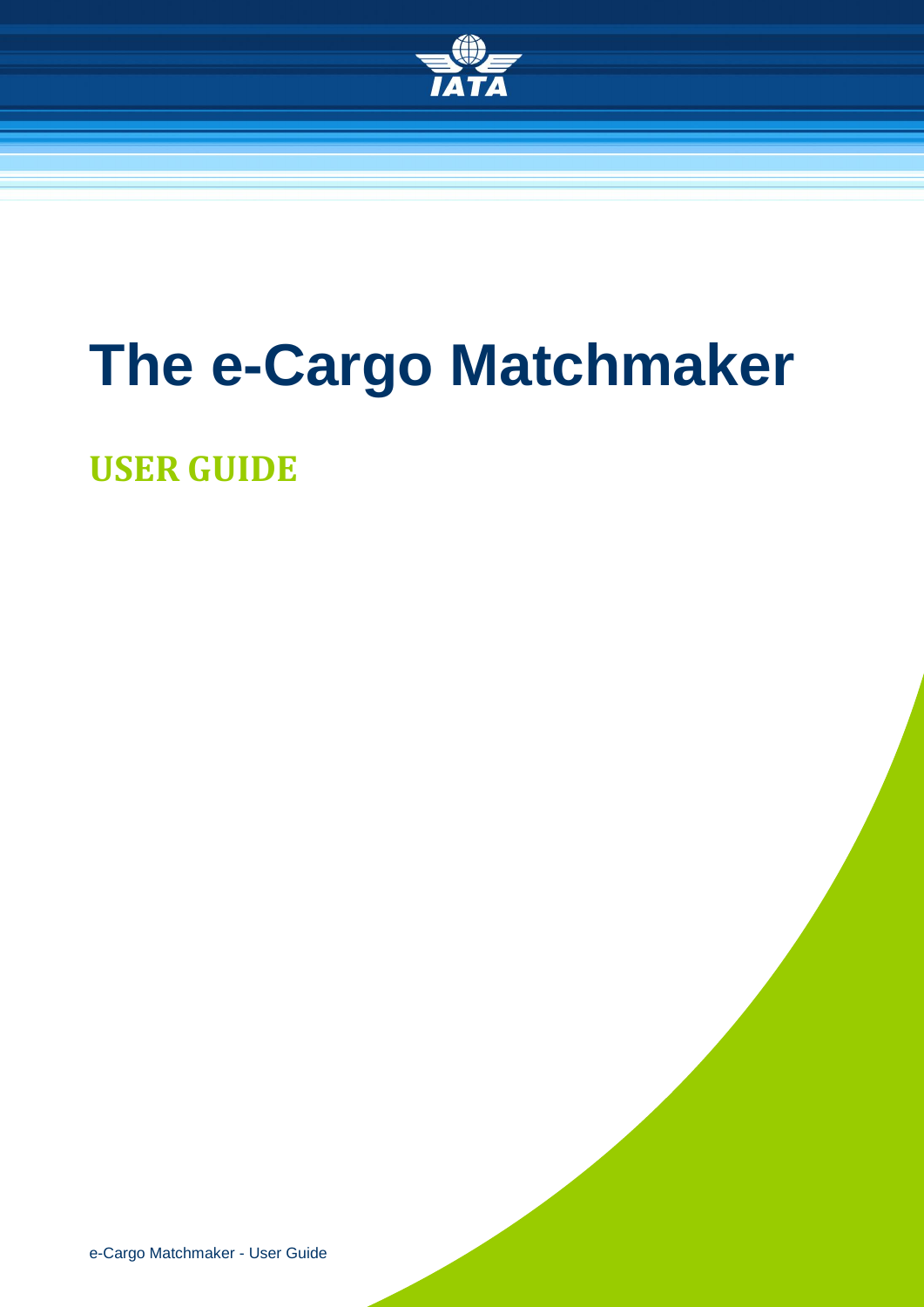

# **TABLE OF CONTENTS**

#### 

#### **PART ONE - PUBLIC USERS**

#### **PART TWO - REGISTERED USERS**

|      | <b>3. REGISTRATION</b> |  |
|------|------------------------|--|
| 3.1. |                        |  |
| 3.2. |                        |  |
| 3.3. |                        |  |
|      |                        |  |
| 41   |                        |  |
| 4.2. |                        |  |
| 4.3. |                        |  |
| 4.4. |                        |  |
| 4.5. |                        |  |
| 4.6. |                        |  |
|      |                        |  |
| 5.1. |                        |  |
| 5.2. |                        |  |
| 5.3. |                        |  |
| 54   |                        |  |
|      | 5.4.1                  |  |
|      | 5.4.2.                 |  |
|      | 5.4.3.                 |  |
|      | 5.4.4.                 |  |
|      |                        |  |
| 61   |                        |  |
| 6.2. |                        |  |
| 6.3. |                        |  |
|      | 6.3.1.                 |  |
|      | 6.3.2.                 |  |
|      | 6.3.3.                 |  |
|      | 6.3.4.                 |  |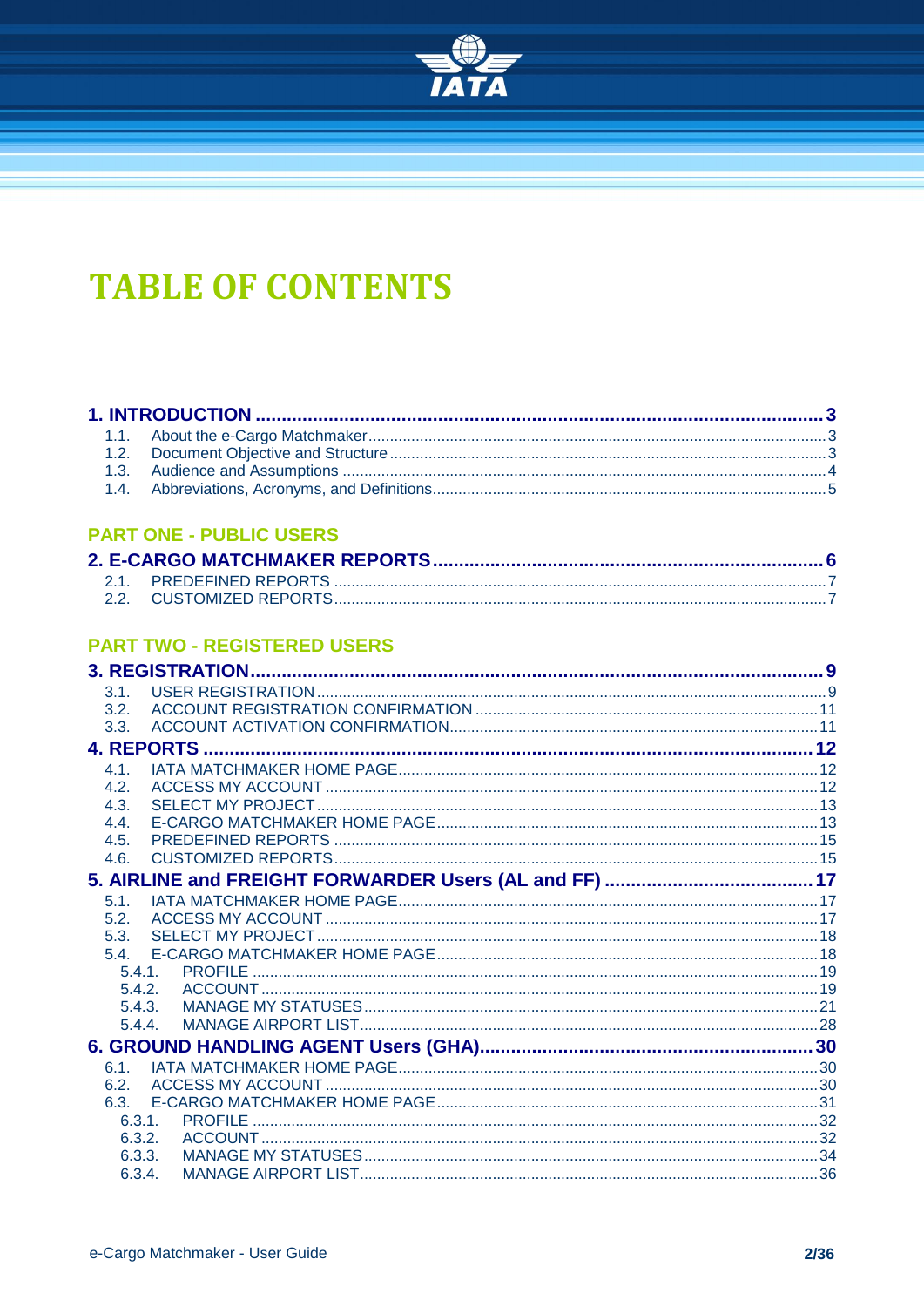

#### <span id="page-2-0"></span>**1. INTRODUCTION**

#### <span id="page-2-1"></span>**1.1.About the e-Cargo Matchmaker**

In response to the Industry request for improving the access to e-freight and e-AWB information, IATA has initiated a project called the e-Cargo Matchmaker. The e-Cargo Matchmaker is a web tool designed to give all e-freight and e-AWB participants higher visibility over who is doing e-freight/ e-AWB where and to help parties connect with each other.

**Benefits** of the e-Cargo Matchmaker:

- **Speed**: business partners are just **a click away**
- $\lambda$  Time saving: instantly retrieve customized reports
- **Reliable**: increased level of **data quality**
- **Up to date**: updated **by** the Industry **for** the Industry
- **Visible**: brings you on the **spotlight** of e-freight and e-AWB business
- **Hi-Tech**: **fast**, **modern** and **user friendly** web tool

#### <span id="page-2-2"></span>**1.2.Document Objective and Structure**

This User Guide is meant to be a user friendly tool that explains step by step to e-freight and e-AWB users how to navigate and discover information available on this web platform about who is doing e-freight and where.

This User Guide is structured in **2 parts**: **PART ONE** – common functions for Airlines, Freight Forwarders and GHAs **PART TWO** – specific functions by stakeholder groups (Airlines/Freight Forwarders and GHAs).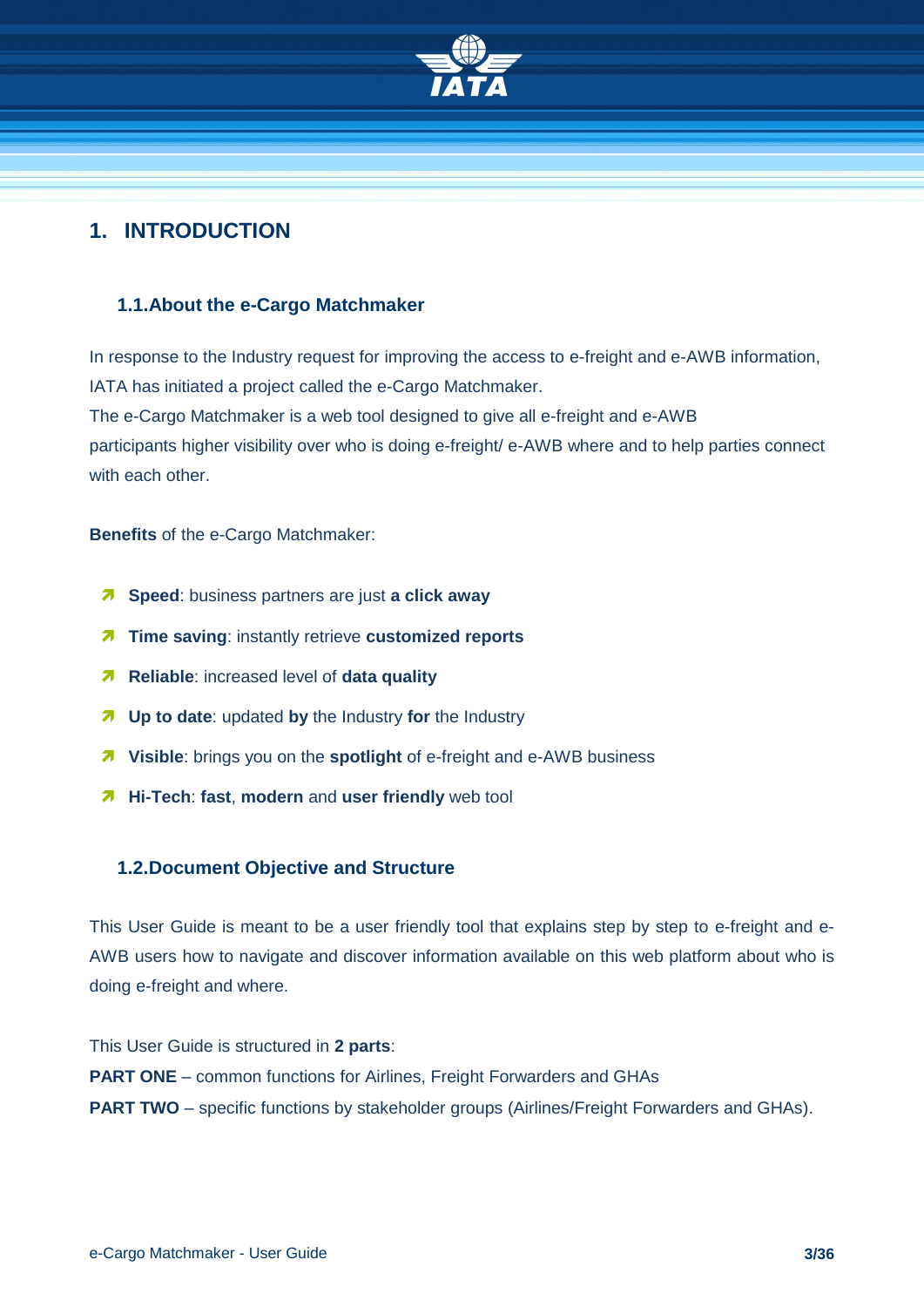

#### <span id="page-3-0"></span>**1.3.Audience and Assumptions**

The e-Cargo Matchmaker will be open to **Public Users** (non-registered e-freight and e-AWB interested or live stakeholders worldwide) and updated and maintained by the **Registered Users** (registered users live or non-live on e-freight and/or doing or planning to do e-AWB).

At this stage the **3 stakeholders groups** that have been integrated into the e-Cargo Matchmaker and can register as **Registered Users** are:

- Airlines (ALs)
- Ground Handling Agents (GHAs)
- Freight Forwarders (FFs)

The **Registered Users** are responsible for the accuracy of their own data in the tool:

- 7 they manage their own Statistics (for e-freeight, e-AWB and EDI Agreements where applicable)
- $\lambda$  they contact their partners via the built in Invitation module
- **7** they bring along new participants to increase the e-freight/ e-AWB community
- **7** they use the built in Reports and Search functions to find out who is doing e-freight and e-AWB where
- 7 they save their Customized Reports on their Matchmaker Account page, export them to CSV and/or print them out
- **1** they update and upload information on the 20 e-freight Documents + e-AWB

The **Public Users** are all worldwide Cargo Industry participants that are interested in the latest developments on e-freight or e-AWB in a particular location or with a specific partner or are about to start doing e-freight and/ or e-AWB and are looking for new partners or opportunities.

- **T** they use the built in Reports and Search functions to find out who is doing e-freight and e-AWB where
- **they export their Customized Reports to CSV and/ or print them out.**

This User Guide assumes you have a working knowledge of the principles and practices of efreight and e-AWB.

It also assumes you are familiar with Web Applications.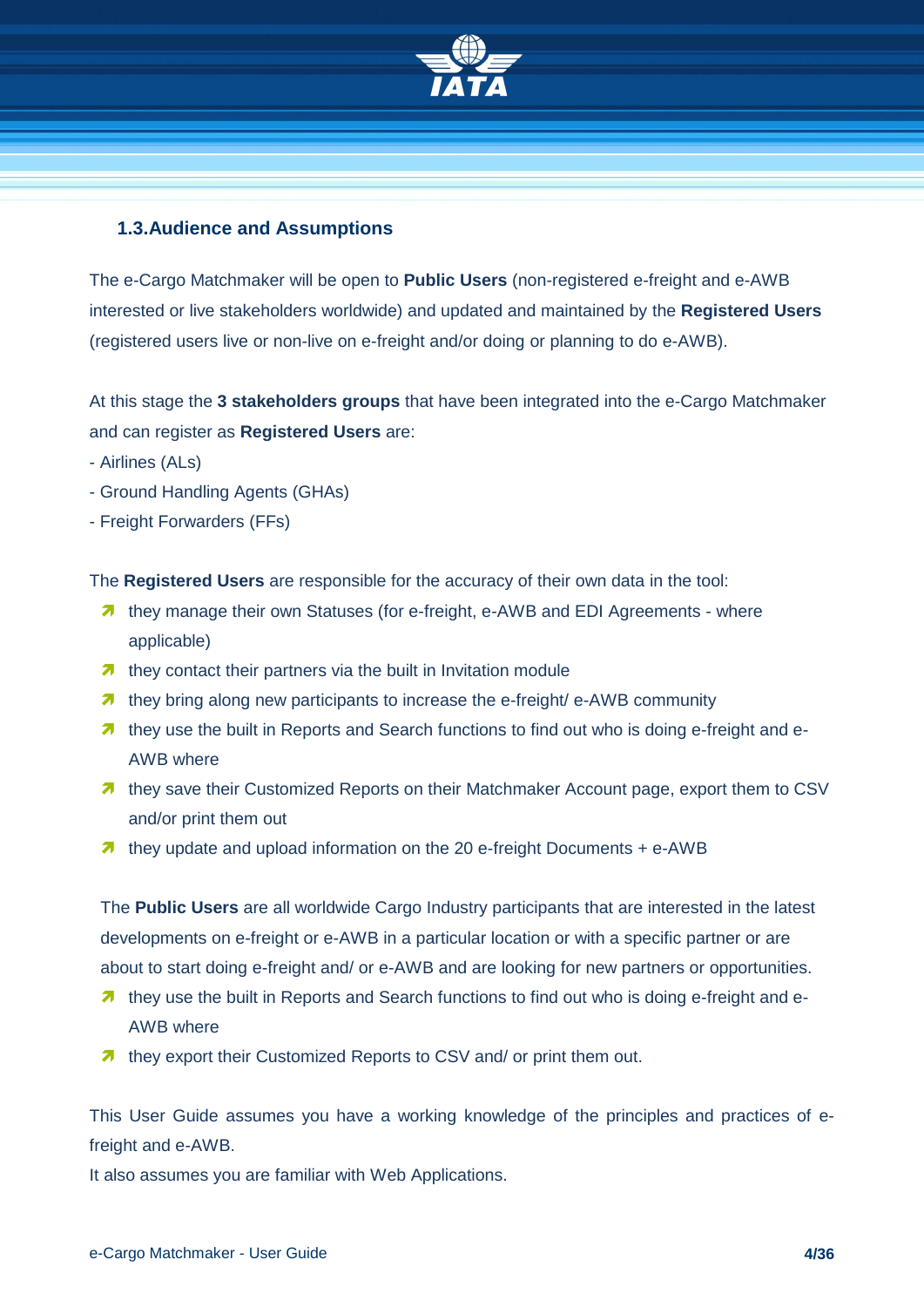

#### <span id="page-4-0"></span>**1.4.Abbreviations, Acronyms, and Definitions**

The following definitions, acronyms and abbreviations are used throughout this document and have been provided here for reference purposes:

| <b>IATA</b>     | <b>International Air Transport Association</b> |
|-----------------|------------------------------------------------|
| <b>AL</b>       | Airline                                        |
| <b>AU</b>       | <b>Adiministrator User</b>                     |
| $\overline{FF}$ | <b>Freight Forwarder</b>                       |
| <b>GHA</b>      | <b>General Handling Agent</b>                  |
| <b>MM</b>       | Matchmaker                                     |
| <b>PU</b>       | <b>Public User</b>                             |
| <b>RU</b>       | <b>Registered User</b>                         |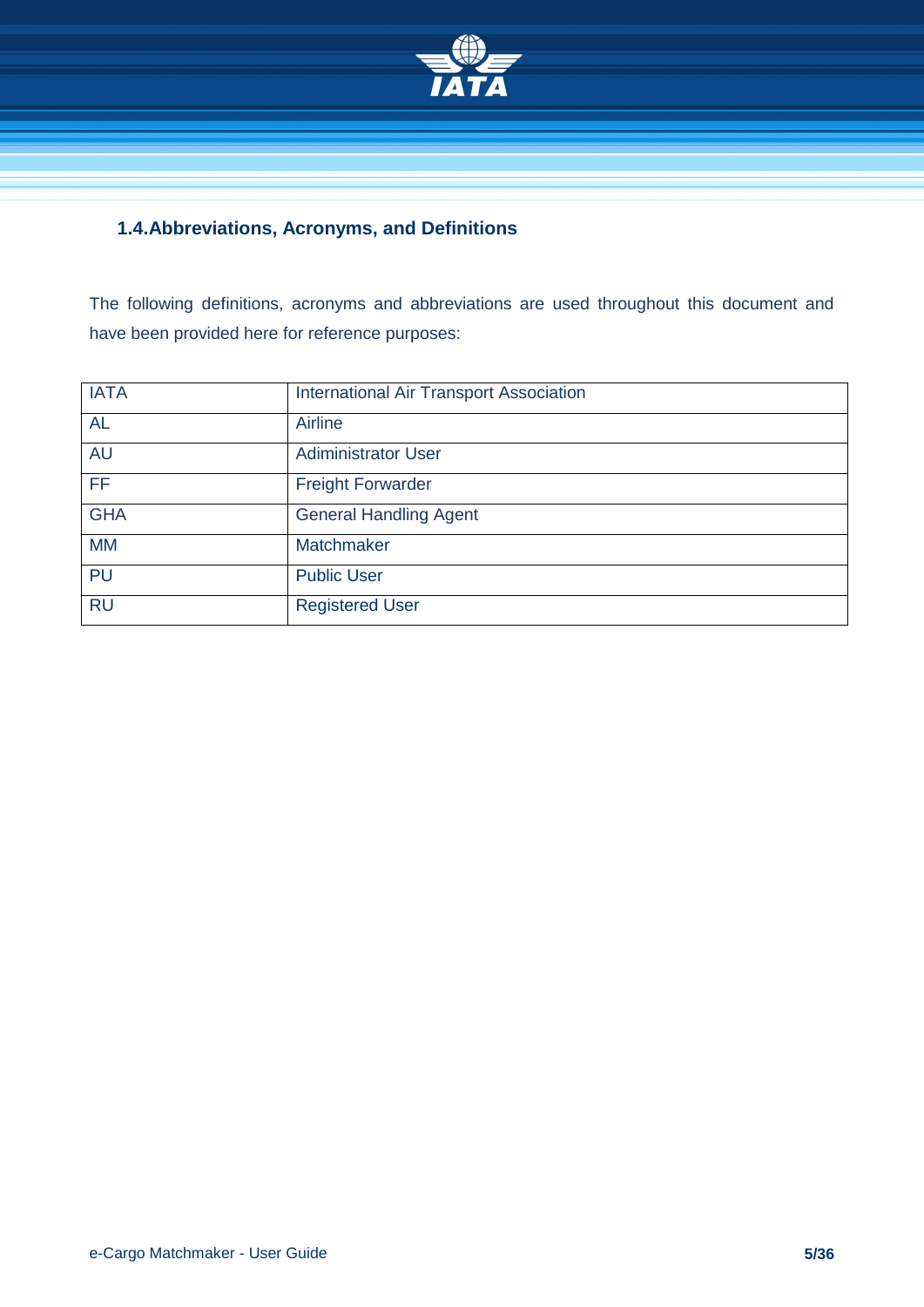

# **PART ONE – PUBLIC USERS**

# <span id="page-5-0"></span>**2. E-CARGO MATCHMAKER REPORTS**

**Reports** function gives Public Users (PU) information on: **Who is doing e-freight and e-AWB and Where?**

| <b>Detailed Locations Status Reports</b>           |                                                           | <b>Search Data &amp; Build My Reports</b> |
|----------------------------------------------------|-----------------------------------------------------------|-------------------------------------------|
| <b>Name</b>                                        | <b>Description</b>                                        |                                           |
| <b>Airport Status</b>                              | Detailed Airports Status Report                           |                                           |
| Locations Reports                                  | Detailed Locations Status Report                          |                                           |
| e-freight Status Reports                           |                                                           |                                           |
| <b>Name</b>                                        | <b>Description</b>                                        |                                           |
| Airline by Origin Airport                          | Airline e-freight status by Origin Airport                |                                           |
| <b>Airline by Destination Airport</b>              | Airline e-freight status by Destination Airport           |                                           |
| Freight Forwarder by Origin Airport                | Freight Forwarder e-freight status by Origin Airport      |                                           |
| <b>Freight Forwarder by Destination</b><br>Airport | Freight Forwarder e-freight status by Destination Airport |                                           |
| Ground Handling Agent by Airport                   | Ground Handling Agent e-freight status by Airport         |                                           |
| eAWB Status Reports                                |                                                           |                                           |
| <b>Name</b>                                        | <b>Description</b>                                        |                                           |
| Airline by Origin Airport                          | Airline eAWB status by Origin Airport                     |                                           |
| Airline by Destination Airport                     | Airline eAWB status by Destination Airport                |                                           |
| <b>Freight Forwarder by Origin Airport</b>         | Freight Forwarder eAWB status by Origin Airport           |                                           |

Freight Forwarder eAWB status by Destination Airport

**Predefined Reports:** Available to Public Users (PU) **Customized Reports:** Search function available to Public Users (PU)

**Freight Forwarder by Destination** 

Airport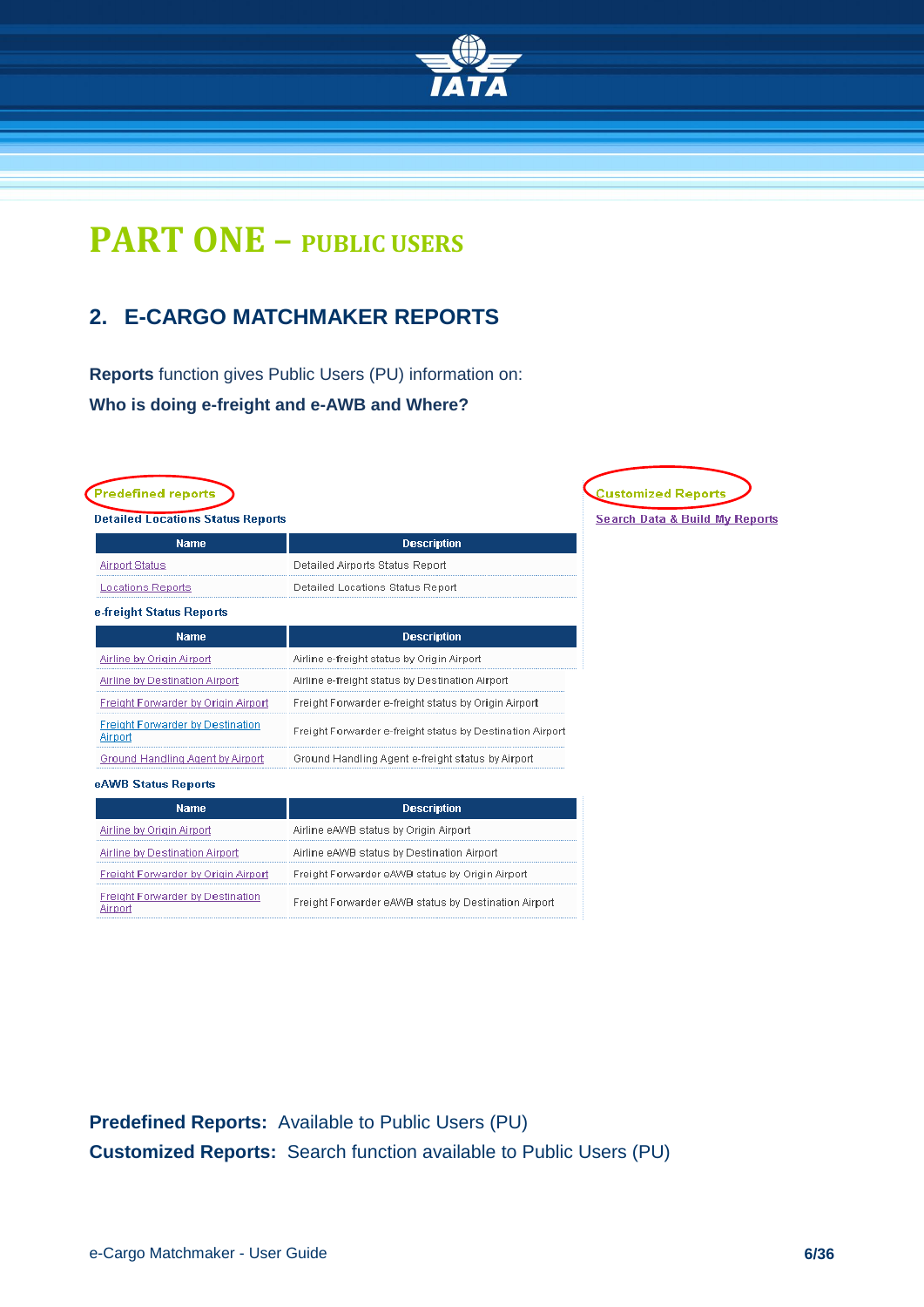

#### <span id="page-6-0"></span>**2.1.PREDEFINED REPORTS**

| <b>Predefined reports</b>                          |                                                           |
|----------------------------------------------------|-----------------------------------------------------------|
| <b>Detailed Locations Status Reports</b>           |                                                           |
| <b>Name</b>                                        | <b>Description</b>                                        |
| <b>Airport Status</b>                              | Detailed Airports Status Report                           |
| <b>Locations Reports</b>                           | Detailed Locations Status Report                          |
| e-freight Status Reports                           |                                                           |
| <b>Name</b>                                        | <b>Description</b>                                        |
| Airline by Origin Airport                          | Airline e-freight status by Origin Airport                |
| <b>Airline by Destination Airport</b>              | Airline e-freight status by Destination Airport           |
| Freight Forwarder by Origin Airport                | Freight Forwarder e-freight status by Origin Airport      |
| <b>Freight Forwarder by Destination</b><br>Airport | Freight Forwarder e-freight status by Destination Airport |
| Ground Handling Agent by Airport                   | Ground Handling Agent e-freight status by Airport         |
| eAWB Status Reports                                |                                                           |
| <b>Name</b>                                        | <b>Description</b>                                        |
| Airline by Origin Airport                          | Airline eAWB status by Origin Airport                     |
| Airline by Destination Airport                     | Airline eAWB status by Destination Airport                |
| Freight Forwarder by Origin Airport                | Freight Forwarder eAWB status by Origin Airport           |
| <b>Freight Forwarder by Destination</b><br>Airnorf | Freight Forwarder eAWB status by Destination Airport      |

- **Detailed Locations Status Reports**: updated by IATA on monthly basis upon synchronization with Cargo IS (MIP) database.
- **e-freight Status Report**: updated and maintained by Registered Users (AL, FF and GHA) via **Manage My e-freight Status** function.
- **e-AWB Status Report**: updates and maintained by Registered Users (AL and FF) via **Manage My e-AWB Status**

All Columns in the Predefined Reports can be **filtered** and **selected** according to Users' interests. Tables resulted can be **exported to CSV.**

#### <span id="page-6-1"></span>**2.2.CUSTOMIZED REPORTS**

**Customized Reports** 

Search Data & Build My Reports

#### **7** Search Data and Build My Reports:

Public Users (PU) **Search** e-freight data and build their own customized reports based on their business interests.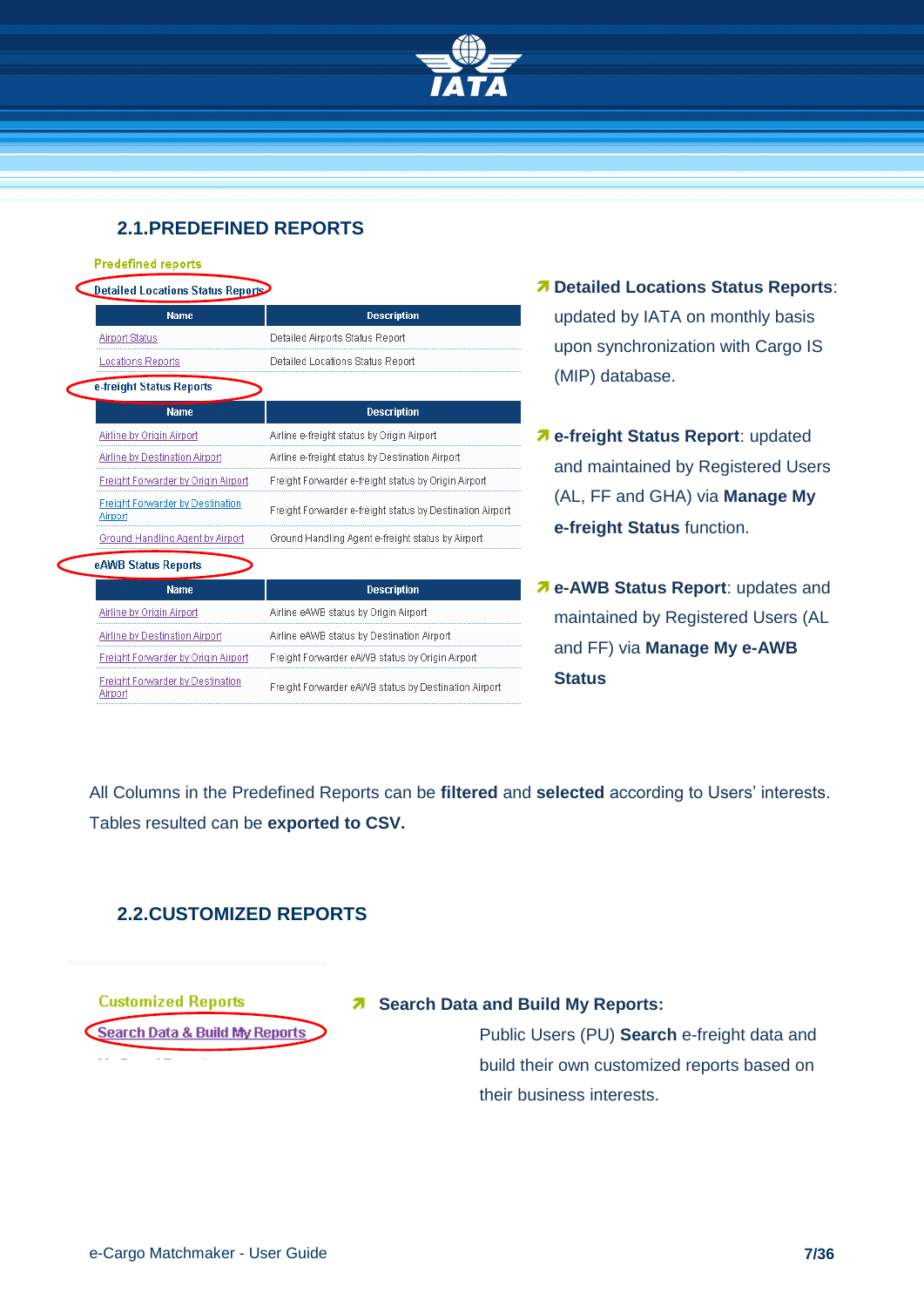

#### Important steps in **Searching Data** and **Generating Reports** functions:

| Search Data & Build My Reports             |                                    |                                    |                            |                                         |
|--------------------------------------------|------------------------------------|------------------------------------|----------------------------|-----------------------------------------|
| <b>Report Type Airline</b>                 | $\blacktriangledown$               |                                    |                            |                                         |
| Search Filters<br>Airline                  | LX - Swiss International Air Lines |                                    | $\checkmark$               |                                         |
| <b>Origin Country</b>                      | Germany                            | $\checkmark$                       |                            |                                         |
| <b>Origin City</b>                         | -Please select-                    | $\checkmark$                       |                            |                                         |
| <b>Origin Airport Code</b>                 | -Please select-                    |                                    |                            |                                         |
| <b>Origin Airport Name</b>                 | -Please select-                    | $\blacktriangledown$               |                            |                                         |
| e-freight Status Per Origin Airport   Live | $\blacktriangledown$               |                                    |                            |                                         |
| <b>Destination Country</b>                 | Switzerland                        | $\checkmark$                       |                            |                                         |
| <b>Destination City</b>                    | -Please select-                    | $\checkmark$                       |                            |                                         |
| <b>Destination Airport Code</b>            | -Please select-                    |                                    |                            |                                         |
| <b>Destination Airport Name</b>            | -Please select-                    | $\blacktriangledown$               |                            |                                         |
| e-freight Status Per Destination Live      | $\checkmark$                       |                                    |                            |                                         |
| Airport<br>Generate Report                 |                                    |                                    |                            |                                         |
| Action : [ B   B   Save Report             |                                    |                                    |                            |                                         |
| <b>Airline name</b>                        | <b>Origin Country</b>              | e-freight status by Origin Airport | <b>Destination Country</b> | e-freight status by Destination Airport |
| LX - Swiss International Air Lines         | Germany                            | Live                               | Switzerland                | Live                                    |

- 1. **Report Type:** Public Users (PU) select the Stakeholder group (AL, FF or GHA) on which they want to perform the Data Search.
- 2. Public Users (PU) fill in the **Search Filters** according to their needs.
- 3. Public Users (PU) **Generate Report**
	- **★** the Report with the requested Search Filters will be **displayed** on the same page.

**Public Users (PU)** will **Print** and/ or **Export to CSV** the generated report(s)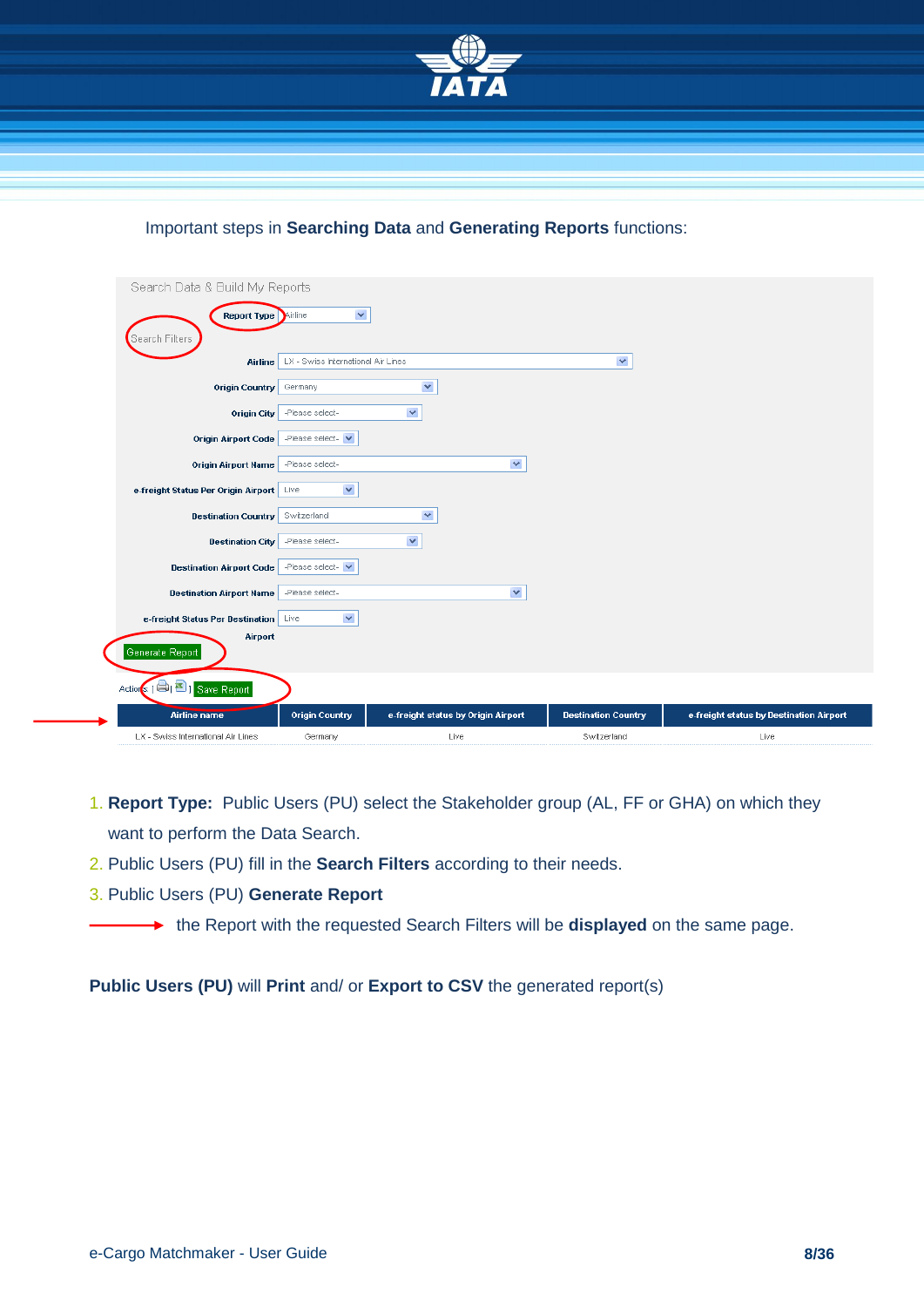

# **PART TWO – REGISTERED USERS (AL, FF and GHA)**

### <span id="page-8-0"></span>**3. REGISTRATION**

Registration page can be accessed at [http://matchmaker.i](http://matchmaker./)ata.org

| <b>The StB Matchmaker</b> |                       |                                                      |
|---------------------------|-----------------------|------------------------------------------------------|
| FAQ : Help?<br>Register   |                       |                                                      |
|                           |                       |                                                      |
|                           | <b>Email Address:</b> |                                                      |
|                           | Password:             |                                                      |
|                           | $\Box$                | Keep me signed in<br>Uncheck if on a shared computer |
|                           |                       | Sign In                                              |
|                           | Forgot your password? |                                                      |
|                           |                       |                                                      |

If you are already a Registered User then please fill in your Email Address and Password. To register, Account Users have to follow the next steps:

#### <span id="page-8-1"></span>**3.1.USER REGISTRATION**

Please click on Register and then fill in all fields marked with \* as they are mandatory.

| User registration                    |                      |
|--------------------------------------|----------------------|
| Email Address *: sir@ymq.dev         |                      |
| Choose a Password *:                 |                      |
| Confirm Password *:                  |                      |
| Salutation <sup>*</sup> :            | -Please Select-      |
| First Name <sup>*</sup> :            |                      |
| Last Name <sup>*</sup> :             |                      |
| Job Title $\overline{\phantom{a}}$ : |                      |
| Country <sup>*</sup> :               | -Please Select-<br>v |
| City <sup>2</sup> :                  |                      |
| Zip Code <sup>*</sup>                |                      |
| Street Address <sup>*</sup> :        |                      |
| State:                               |                      |
| Phone number $\frac{\pi}{2}$ :       |                      |
| <b>Additional Comments:</b>          |                      |
|                                      | d.                   |
|                                      |                      |

**Email Address:** your email address will be your login name. All email communications and notifications will be sent to this address. Only corporate addresses will be authorized.

**Choose and Confirm Password:** this is the password that will authorize your access to the system.

**Identification fields:** Salutation, First name, Last name, Job title.

**Location fields:** Address, City, Zip Code, State, Country. **Contact fields:** Phone number.

**Additional comments:** Additional comments that would

help the validation of the registration request (i.e. Administrator Users (AU), Registered Users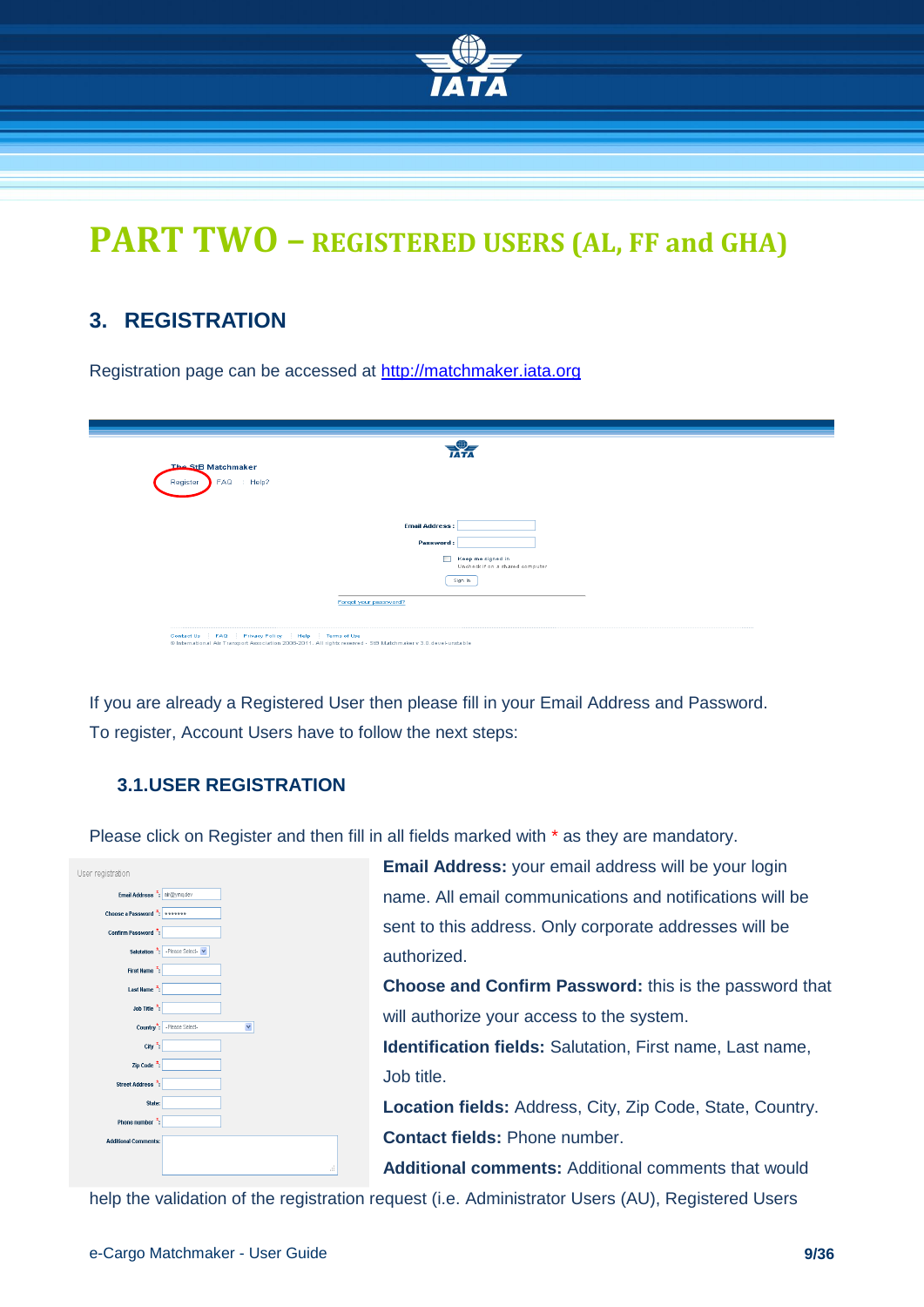

(RU) managing several accounts, Registered User (RU) that is newly employed in a specific Company or has recently changed jobs, etc).

**Administration:** Select your Company name from the drop down list of your respective profile (AL, FF and/or GHA) and then select the e-freight project. In case you have selected the wrong company make sure you uncheck the e-freight box before submitting your request (example below)

| Administration                                                                                                    |
|-------------------------------------------------------------------------------------------------------------------|
| * Please select your company and then the appropriate StB project.                                                |
| Airline                                                                                                           |
| LX - Swiss International Air Lines :<br>e-freight   E-services   Fast Travel    <br>$\checkmark$<br>select to add |
| Airport                                                                                                           |
| select to add<br>$\checkmark$                                                                                     |
| Freight Forwarder                                                                                                 |
| DHL AIRWAYS GMBH (12521 Berlin)                                                                                   |
| <del>e freight <sub>T</sub></del>                                                                                 |
| PANALPINA A.G. (GENEVA) :<br>e-freight                                                                            |
| select to add<br>$\checkmark$                                                                                     |
| GDS                                                                                                               |
| select to add v                                                                                                   |
| Ground Handling Agent                                                                                             |
| [GH] DNATA:                                                                                                       |
| e-freight $\nabla$                                                                                                |
| select to add<br>×                                                                                                |

Read the **Terms and Conditions** of the Matchmaker and confirm by checking the **I Agree** box. Enter the **Security text** displayed (to refresh the text please click on the round arrow). To complete your registration click **Register.** The following text will be displayed:

| The StB Matchmaker                                                                                                                                                          |  |
|-----------------------------------------------------------------------------------------------------------------------------------------------------------------------------|--|
| Register : FAQ : Help?                                                                                                                                                      |  |
| <b>Thank you!</b>                                                                                                                                                           |  |
| You will receive an email from the Matchmaker when your account has been activated.                                                                                         |  |
| Return                                                                                                                                                                      |  |
|                                                                                                                                                                             |  |
| FAQ Privacy Policy (Help (Terms of Use<br>Contact Us<br>@ International Air Transport Association 2006-2011. All rights reserved - StB Matchmaker v 3.0.devel-unstable/sf14 |  |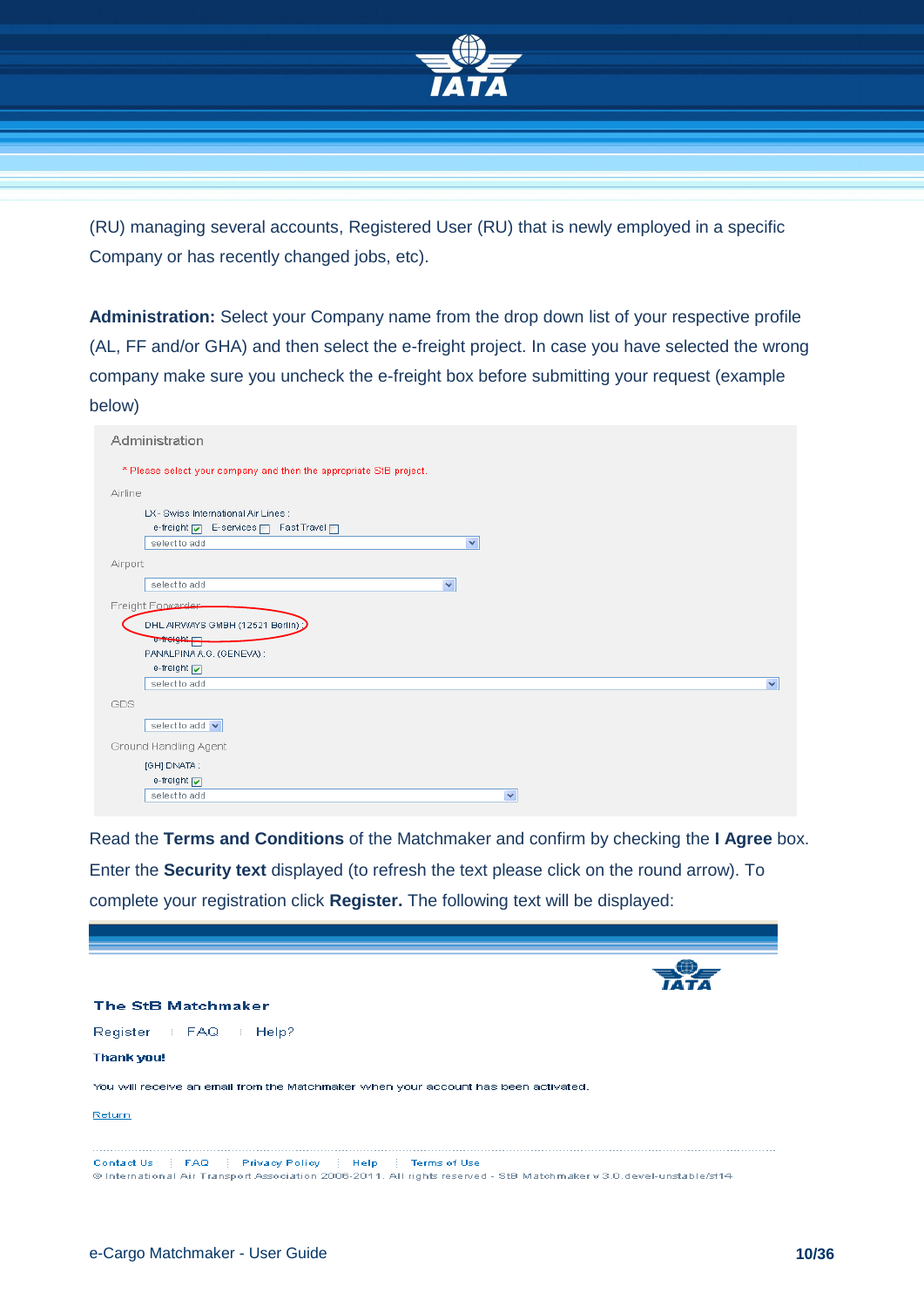

#### <span id="page-10-0"></span>**3.2.ACCOUNT REGISTRATION CONFIRMATION**

Once your Registration has been sent you will receive a confirmation letter in the inbox of the email you have registered with. Please do not respond to this email as it is generated automatically.

*Dear future StB Matchmaker user,*

*You have requested a StB Matchmaker account and the system administrator is currently reviewing your application. Access to the StB Matchmaker is subject to approval of your organization's StB Champion. When your account has been activated, you will receive a confirmation email containing an introduction to the Matchmaker. The credentials below allow you to access your profile and manage your company account for StB projects that are today integrated in the StB Matchmaker. We recommend you store them safely: Username: \_\_\_\_\_\_\_\_\_\_\_ Password: \_\_\_\_\_\_\_\_\_\_\_ Thank you for registering,*

*The StB Team*

#### <span id="page-10-1"></span>**3.3.ACCOUNT ACTIVATION CONFIRMATION**

After your account registration has been reviewed by the IATA system administrator you will receive an activation confirmation. Please make sure you also check you Spam inbox for the confirmation email. Do not respond to this email as it is generated automatically.

*Dear user,*

*Welcome to the StB Matchmaker!*

*Now that your account has been activated, you are ready to start planning your StB implementations around the world! Here are some tips to make your Matchmaker experience productive:*

*Make sure to keep your personal information and account profile up to date*

*Make sure you provide as much and accurate data as possible. This will help your industry partners to better understand your needs*

*Responding promptly to requests will allow to efficiently plan and prioritise your StB implementations*

*The help function contains specific information for features on each page -- it can be used as an online user guide Be conscientious when sending and accepting requests -- only make those that you can fulfil!* 

*Join the StB Matchmaker community by logging on to:*

*http://test.matchmaker.aero*

*We are constantly thinking of ways to make the StB Matchmaker easier to use. Please let us know of any ideas you have to make StB Matchmaker more effective at stbmm@iata.org.* 

*We're glad you are working with us to improve passenger convenience.*

*The StB Team*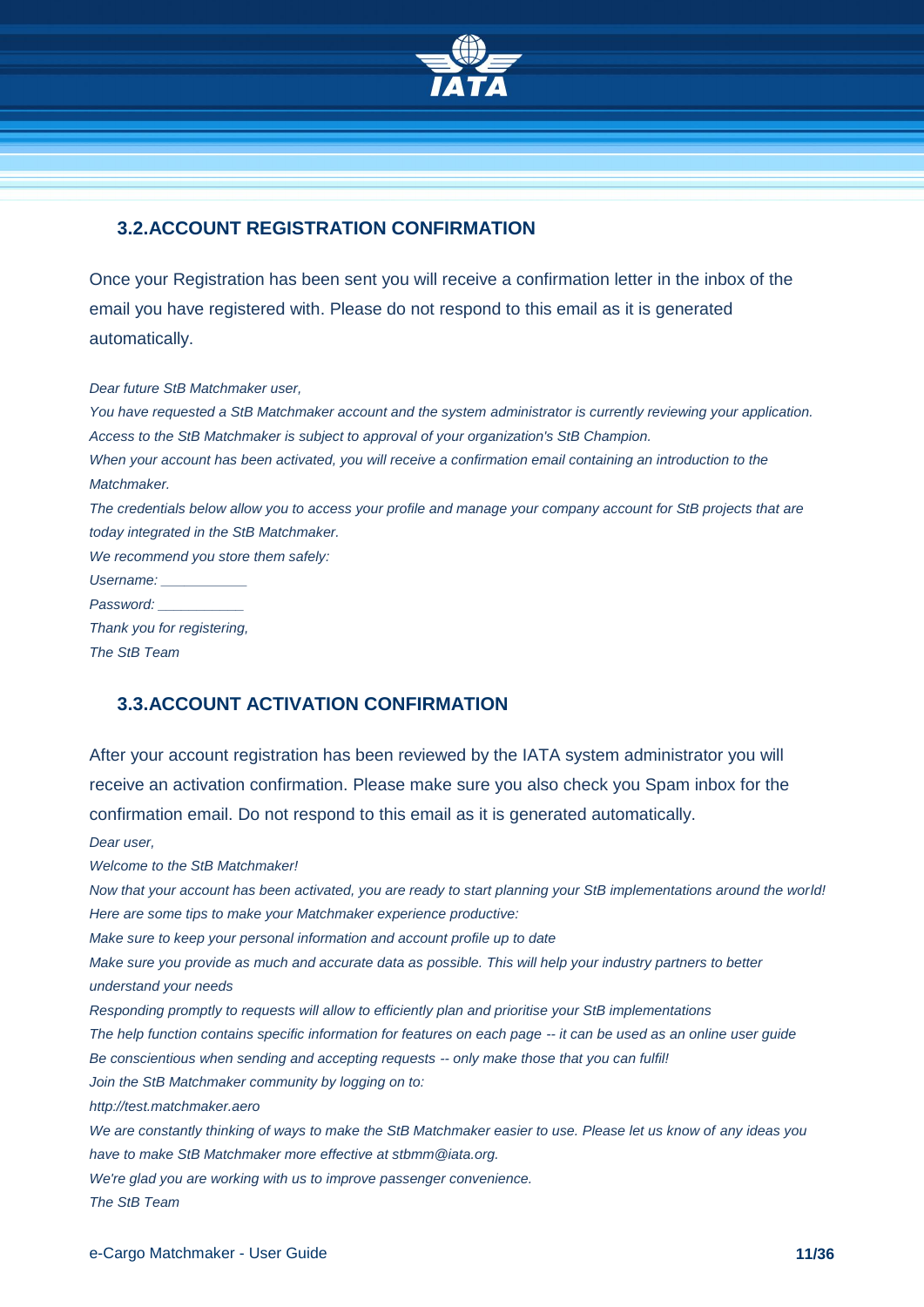

### <span id="page-11-0"></span>**4. REPORTS**

#### <span id="page-11-1"></span>**4.1.IATA MATCHMAKER HOME PAGE**

You are now able to access the Home page of the StB Matchmaker web tool which is the first step required before accessing the e-Cargo Matchmaker Home page where the Reports function is.

The next step is to select your Account and Project (where applicable)

| The StB Matchmaker<br>ected Project : e-freight<br>∴ Account : FAQ : Help? : Sign Out ⇒<br>Home : Manage My Statuses : Manage Airport Lists<br><b>Reports</b><br><b>Profile</b><br>[accounts list] NEW<br>User: AIR YMQ-DEV : Account: AA . American Airlines Inc.<br>$\checkmark$<br>The Matchmaker facilitates StB project implementation by connecting the various industry stakeholders.<br>Have you noticed some of your partners are not registered in<br>Industry stakeholders can send implementation date requests to each other and agree on an<br>the system? Do you need one of your colleagues to register<br>implementation date in the Matchmaker. The information available in the Matchmaker enables industry<br>in the system to have a view of your company account<br>stakeholders to finalise their roll out plans.<br>status?<br>To start managing your StB Projects, click on your account below. After selecting your account, please<br>For these reasons and to help you expand your StB Community, we<br>select the project you're managing (from the top right corner). For each StB project that you manage,<br>thought about you ! You can now invite anyone from colleagues to<br>you can raise a request with one of your partners to schedule the StB project implementation.<br>industry partners to register in the StB Matchmaker, it can be used for<br>follow up purposes as well as delegate supervision of your company<br>account.<br>For help, check the help sections or contact the StB MM Administrator<br>1. Click the Invite contact button<br><b>Select your account:</b><br>2. Type email address of the colleague you want to invite<br>3. Write a small message for use our prepared one).<br><b>Account</b><br>4. Send II<br>Airline :<br>Invite contact: |  |  |  |
|---------------------------------------------------------------------------------------------------------------------------------------------------------------------------------------------------------------------------------------------------------------------------------------------------------------------------------------------------------------------------------------------------------------------------------------------------------------------------------------------------------------------------------------------------------------------------------------------------------------------------------------------------------------------------------------------------------------------------------------------------------------------------------------------------------------------------------------------------------------------------------------------------------------------------------------------------------------------------------------------------------------------------------------------------------------------------------------------------------------------------------------------------------------------------------------------------------------------------------------------------------------------------------------------------------------------------------------------------------------------------------------------------------------------------------------------------------------------------------------------------------------------------------------------------------------------------------------------------------------------------------------------------------------------------------------------------------------------------------------------------------------------------------------------------------------|--|--|--|
|                                                                                                                                                                                                                                                                                                                                                                                                                                                                                                                                                                                                                                                                                                                                                                                                                                                                                                                                                                                                                                                                                                                                                                                                                                                                                                                                                                                                                                                                                                                                                                                                                                                                                                                                                                                                               |  |  |  |
|                                                                                                                                                                                                                                                                                                                                                                                                                                                                                                                                                                                                                                                                                                                                                                                                                                                                                                                                                                                                                                                                                                                                                                                                                                                                                                                                                                                                                                                                                                                                                                                                                                                                                                                                                                                                               |  |  |  |
|                                                                                                                                                                                                                                                                                                                                                                                                                                                                                                                                                                                                                                                                                                                                                                                                                                                                                                                                                                                                                                                                                                                                                                                                                                                                                                                                                                                                                                                                                                                                                                                                                                                                                                                                                                                                               |  |  |  |
|                                                                                                                                                                                                                                                                                                                                                                                                                                                                                                                                                                                                                                                                                                                                                                                                                                                                                                                                                                                                                                                                                                                                                                                                                                                                                                                                                                                                                                                                                                                                                                                                                                                                                                                                                                                                               |  |  |  |
|                                                                                                                                                                                                                                                                                                                                                                                                                                                                                                                                                                                                                                                                                                                                                                                                                                                                                                                                                                                                                                                                                                                                                                                                                                                                                                                                                                                                                                                                                                                                                                                                                                                                                                                                                                                                               |  |  |  |
|                                                                                                                                                                                                                                                                                                                                                                                                                                                                                                                                                                                                                                                                                                                                                                                                                                                                                                                                                                                                                                                                                                                                                                                                                                                                                                                                                                                                                                                                                                                                                                                                                                                                                                                                                                                                               |  |  |  |
|                                                                                                                                                                                                                                                                                                                                                                                                                                                                                                                                                                                                                                                                                                                                                                                                                                                                                                                                                                                                                                                                                                                                                                                                                                                                                                                                                                                                                                                                                                                                                                                                                                                                                                                                                                                                               |  |  |  |
|                                                                                                                                                                                                                                                                                                                                                                                                                                                                                                                                                                                                                                                                                                                                                                                                                                                                                                                                                                                                                                                                                                                                                                                                                                                                                                                                                                                                                                                                                                                                                                                                                                                                                                                                                                                                               |  |  |  |
|                                                                                                                                                                                                                                                                                                                                                                                                                                                                                                                                                                                                                                                                                                                                                                                                                                                                                                                                                                                                                                                                                                                                                                                                                                                                                                                                                                                                                                                                                                                                                                                                                                                                                                                                                                                                               |  |  |  |
|                                                                                                                                                                                                                                                                                                                                                                                                                                                                                                                                                                                                                                                                                                                                                                                                                                                                                                                                                                                                                                                                                                                                                                                                                                                                                                                                                                                                                                                                                                                                                                                                                                                                                                                                                                                                               |  |  |  |
|                                                                                                                                                                                                                                                                                                                                                                                                                                                                                                                                                                                                                                                                                                                                                                                                                                                                                                                                                                                                                                                                                                                                                                                                                                                                                                                                                                                                                                                                                                                                                                                                                                                                                                                                                                                                               |  |  |  |

#### <span id="page-11-2"></span>**4.2.ACCESS MY ACCOUNT**

Please select your AL, FF or GHA Account from the Account field according to your business profile.

| Account                                  |  |
|------------------------------------------|--|
| Airline:                                 |  |
| AA - American Airlines Inc.              |  |
| <b>Ground Handling Agent:</b>            |  |
| Swissport                                |  |
| <b>Freight Forwarder:</b>                |  |
| 'K' LINE AIR SERVICE (TAMVAN).<br>TAIPEI |  |

**Airline:** Please select the Airline you represent. **Freight Forwarder:** Please select the Freight Forwarding Company you represent. **GHA**: Please select the GHA you represent.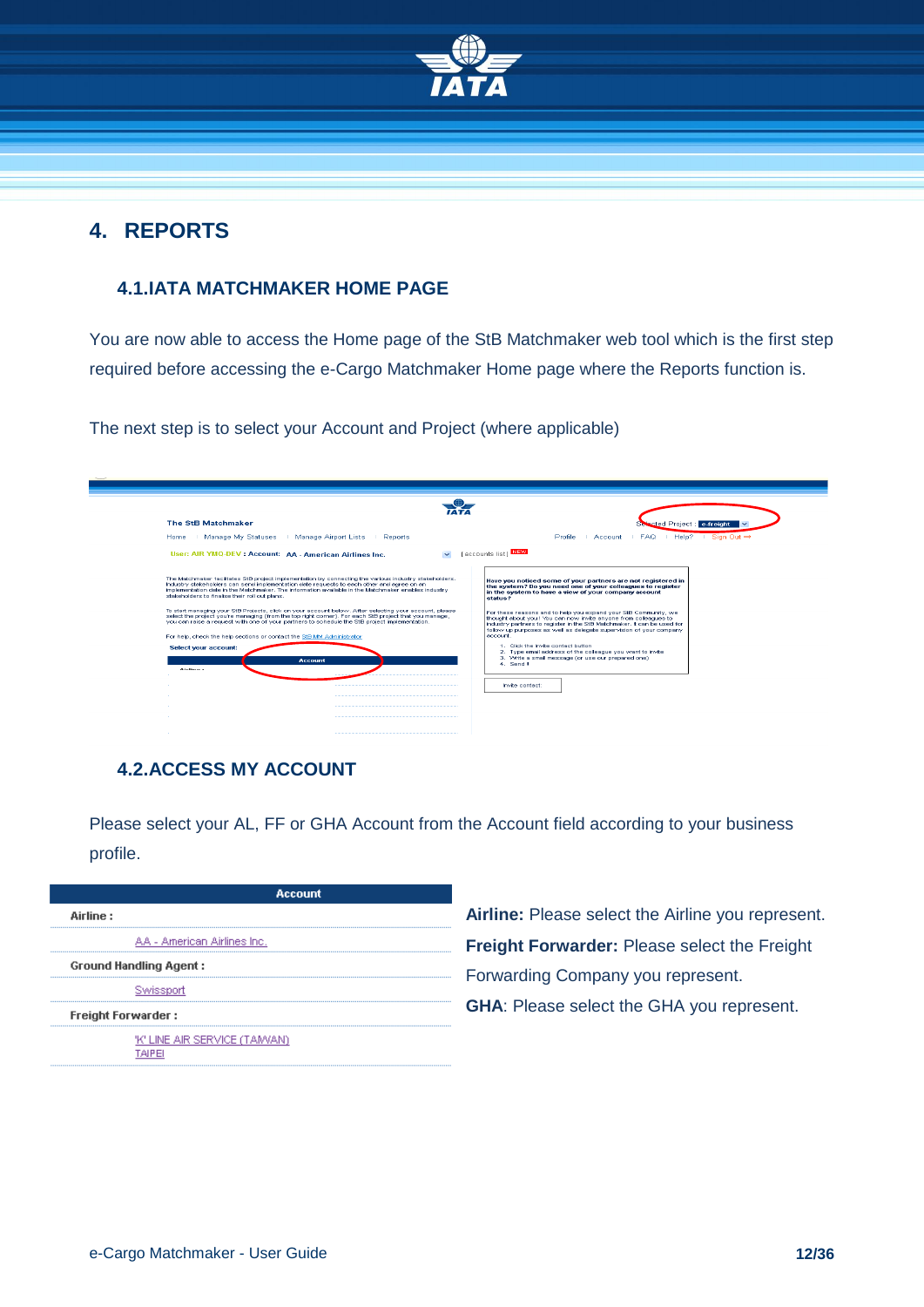

#### <span id="page-12-0"></span>**4.3.SELECT MY PROJECT**

If your Company is registered to other MM projects then you will have to select the e-freight project from the Projects drop down list. If not then e-freight will be your default project and no further selection is needed.



#### <span id="page-12-1"></span>**4.4.E-CARGO MATCHMAKER HOME PAGE**

You are on the e-Cargo Matchmaker Home page.

Please follow the next guiding steps to help you navigate through **Reports** function.

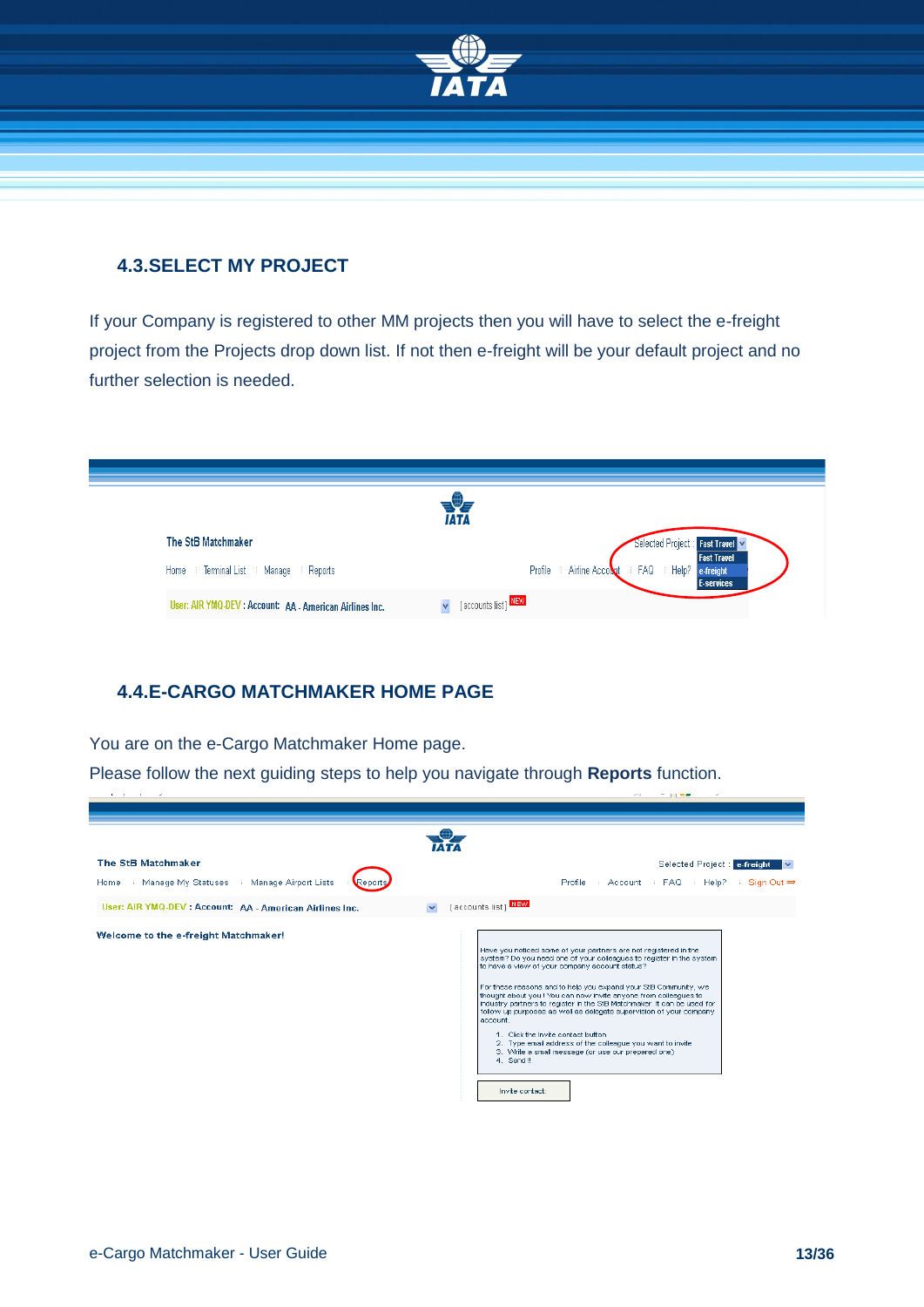

### **Reports** function gives Users information on: **Who is doing e-freight and e-AWB and Where?**

| <b>Detailed Locations Status Reports</b>           |                                                           | <b>Search Data &amp; Build My Reports</b> |
|----------------------------------------------------|-----------------------------------------------------------|-------------------------------------------|
| <b>Name</b>                                        | <b>Description</b>                                        |                                           |
| <b>Airport Status</b>                              | Detailed Airports Status Report                           |                                           |
| <b>Locations Reports</b>                           | Detailed Locations Status Report                          |                                           |
| e-freight Status Reports                           |                                                           |                                           |
| <b>Name</b>                                        | <b>Description</b>                                        |                                           |
| Airline by Origin Airport                          | Airline e-freight status by Origin Airport                |                                           |
| Airline by Destination Airport                     | Airline e-freight status by Destination Airport           | <b>My Saved Reports</b>                   |
| <b>Freight Forwarder by Origin Airport</b>         | Freight Forwarder e-freight status by Origin Airport      | <b>Report Name</b>                        |
| <b>Freight Forwarder by Destination</b><br>Airport | Freight Forwarder e-freight status by Destination Airport | 1321                                      |
| Ground Handling Agent by Airport                   | Ground Handling Agent e-freight status by Airport         | GHA tes                                   |
| eAWB Status Reports                                |                                                           |                                           |
| <b>Name</b>                                        | <b>Description</b>                                        |                                           |
| Airline by Origin Airport                          | Airline eAWB status by Origin Airport                     |                                           |
| Airline by Destination Airport                     | Airline eAWB status by Destination Airport                |                                           |
| Freight Forwarder by Origin Airport                | Freight Forwarder eAWB status by Origin Airport           |                                           |
| <b>Freight Forwarder by Destination</b><br>Airport | Freight Forwarder eAWB status by Destination Airport      |                                           |

**Predefined Reports:** Available also to Public Users (PU) **Customized Reports:** Search function available also to Public Users (PU) **My Saved Reports:** Function available to Registered Users (RU)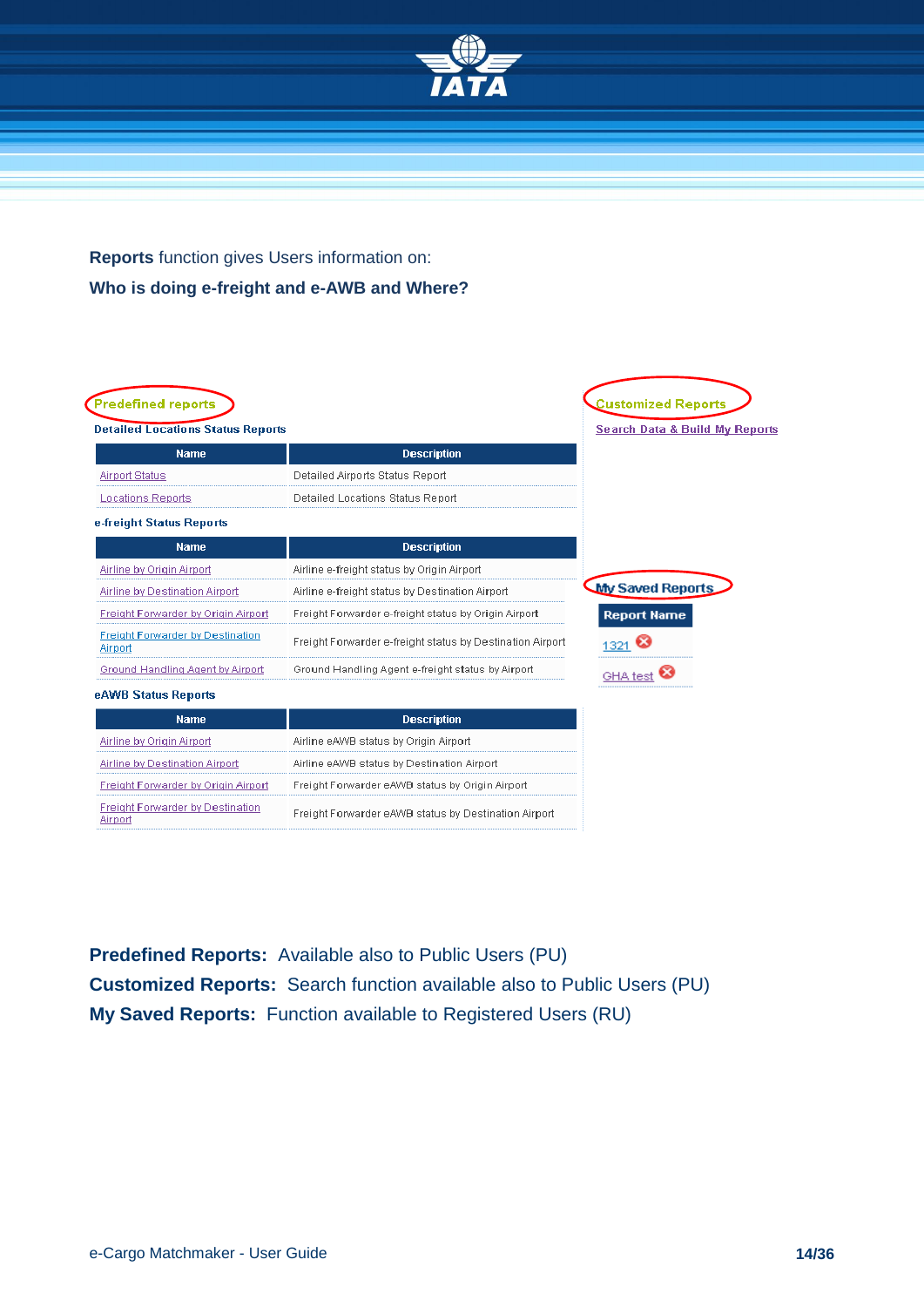

#### <span id="page-14-0"></span>**4.5.PREDEFINED REPORTS**

#### **Predefined reports**

Airport

| Detailed Locations Status Reports |  |
|-----------------------------------|--|
|                                   |  |

| <b>Name</b>                                        | <b>Description</b>                                        |
|----------------------------------------------------|-----------------------------------------------------------|
| <b>Airport Status</b>                              | Detailed Airports Status Report                           |
| Locations Reports                                  | Detailed Locations Status Report                          |
| e-freight Status Reports                           |                                                           |
| <b>Name</b>                                        | <b>Description</b>                                        |
| Airline by Origin Airport                          | Airline e-freight status by Origin Airport                |
| <b>Airline by Destination Airport</b>              | Airline e-freight status by Destination Airport           |
| Freight Forwarder by Origin Airport                | Freight Forwarder e-freight status by Origin Airport      |
| <b>Freight Forwarder by Destination</b><br>Airport | Freight Forwarder e-freight status by Destination Airport |
| Ground Handling Agent by Airport                   | Ground Handling Agent e-freight status by Airport         |
| eAWB Status Reports                                |                                                           |
| <b>Name</b>                                        | <b>Description</b>                                        |
| Airline by Origin Airport                          | Airline eAWB status by Origin Airport                     |
| Airline by Destination Airport                     | Airline eAWB status by Destination Airport                |
| Freight Forwarder by Origin Airport                | Freight Forwarder eAWB status by Origin Airport           |
| <b>Freight Forwarder by Destination</b>            | Freight Enrwarder eAWB status by Destination Airport.     |

- *Detailed Locations Status Reports:* updated by IATA on monthly basis upon synchronization with Cargo IS (MIP) database.
- **e-freight Status Report**: updated and maintained by Registered Users (AL, FF and GHA) via **Manage My e-freight Status** function.
- *A* e-AWB Status Report: updates and maintained by Registered Users (AL and FF) via **Manage My e-AWB Status**

All Columns in the Predefined Reports can be **filtered** and **selected** according to Users' interests. Tables resulted can be **exported to CSV.**

#### <span id="page-14-1"></span>**4.6.CUSTOMIZED REPORTS**



#### **7** Search Data and Build My Reports:

Public Users (PU) **Search** e-freight data and build their own customized reports based on their business interests.

#### **My Saved Reports:**

Registered Users (RU) **Save** their customized reports.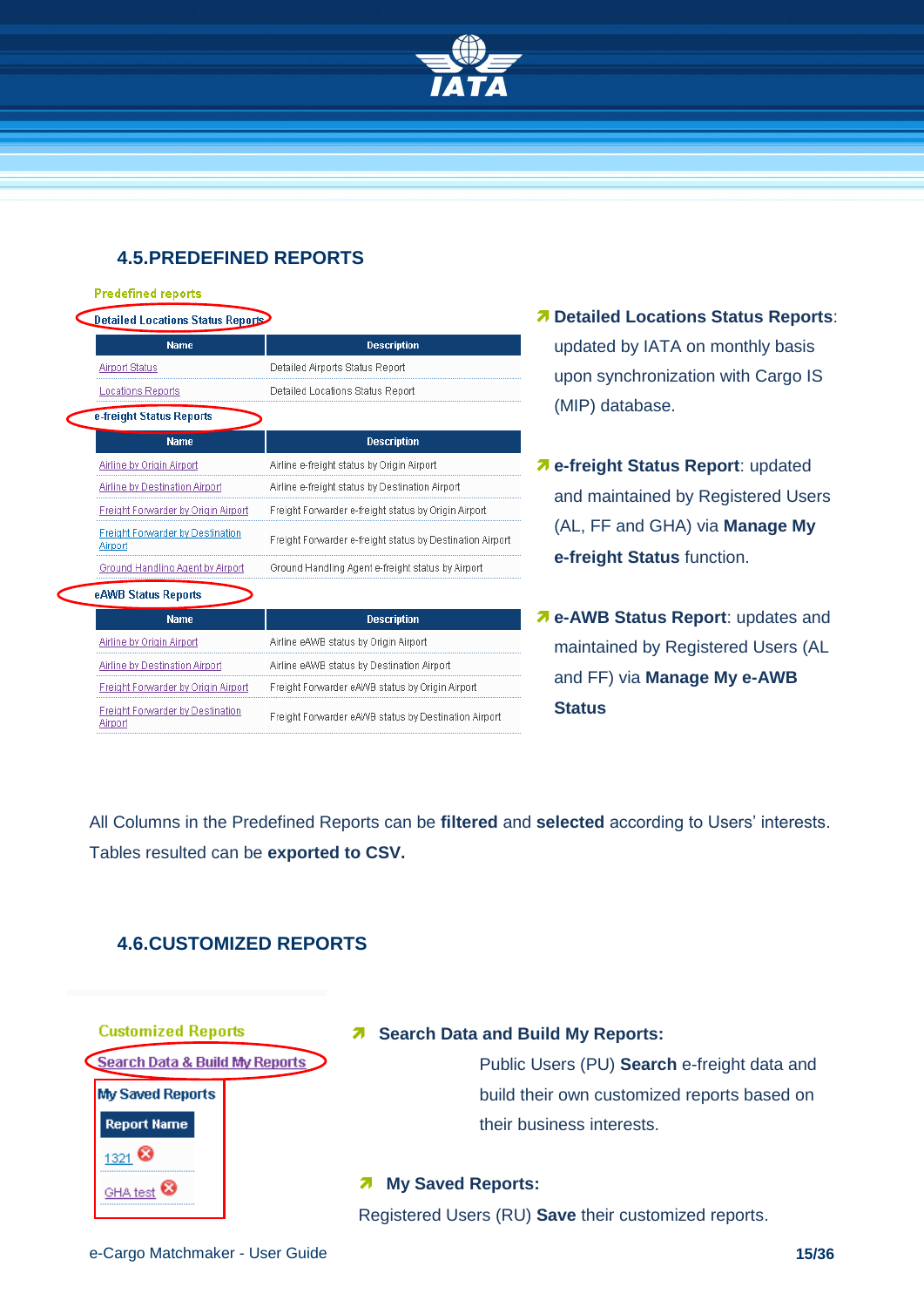

#### Important steps in **Searching Data** and **Generating Reports** functions:

| Search Data & Build My Reports           |                                    |                                    |                            |                                         |
|------------------------------------------|------------------------------------|------------------------------------|----------------------------|-----------------------------------------|
| <b>Report Type</b><br>Search Filters     | $\blacktriangledown$               |                                    |                            |                                         |
| <b>Airline</b>                           | LX - Swiss International Air Lines |                                    | $\checkmark$               |                                         |
| Origin Country                           | Germany                            | $\checkmark$                       |                            |                                         |
| <b>Origin City</b>                       | -Please select-                    | $\checkmark$                       |                            |                                         |
| <b>Origin Airport Code</b>               | -Please select-                    |                                    |                            |                                         |
| <b>Origin Airport Name</b>               | -Please select-                    | $\blacktriangledown$               |                            |                                         |
| e-freight Status Per Origin Airport Live | $\checkmark$                       |                                    |                            |                                         |
| <b>Destination Country</b>               | Switzerland                        | $\checkmark$                       |                            |                                         |
| <b>Destination City</b>                  | -Please select-                    | $\checkmark$                       |                            |                                         |
| <b>Destination Airport Code</b>          | -Please select-                    |                                    |                            |                                         |
| <b>Destination Airport Name</b>          | -Please select-                    | $\blacktriangledown$               |                            |                                         |
| e-freight Status Per Destination Live    | $\checkmark$                       |                                    |                            |                                         |
| Airport<br>Generate Report               |                                    |                                    |                            |                                         |
| Actions: [ B   B   Save Report           |                                    |                                    |                            |                                         |
| <b>Airline name</b>                      | <b>Origin Country</b>              | e-freight status by Origin Airport | <b>Destination Country</b> | e-freight status by Destination Airport |
| LX - Swiss International Air Lines       | Germany                            | Live                               | Switzerland                | Live                                    |

- 1. **Report Type:** Public Users (PU) select the Stakeholder group (AL, FF or GHA) on which they want to perform the Data Search.
- 2. Public Users (PU) fill in the **Search Filters** according to their needs.
- 3. Public Users (PU) **Generate Report**
	- **→** the Report with the requested Search Filters will be **displayed** on the same page.

**Registered Users (RU)** will **Print, Export to CSV** and/ or **Save** the generated report(s) under**:**

**My Saved Reports:** this function is available only to AL, FF and GHA Account Users. By using this function all saved reports will be automatically refreshed with any relevant data updated in the meantime by other e-Cargo Matchmaker Account Users.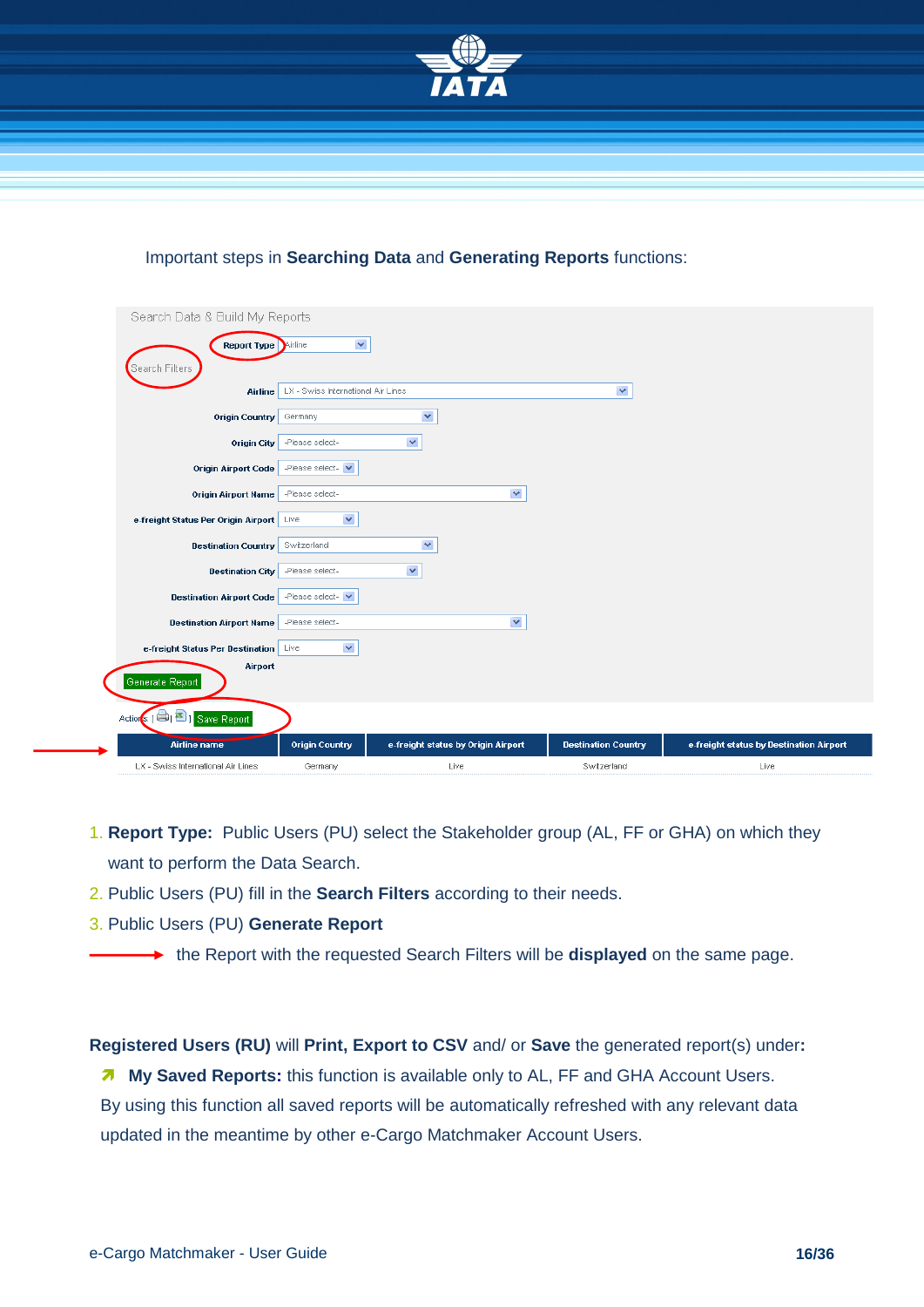

# <span id="page-16-0"></span>**5. AIRLINE and FREIGHT FORWARDER Users (AL and FF)**

#### <span id="page-16-1"></span>**5.1.IATA MATCHMAKER HOME PAGE**

You are now on the Home page of the StB Matchmaker which is the first step required before accessing the e-Cargo Matchmaker Home page.

The next steps are to select your Account and Project (where applicable)

| The StB Matchmaker                                                                                                                                                                                                                                                                                                                                           | Selected Project : e-freight                                                                                                                                                                                                                                                         |
|--------------------------------------------------------------------------------------------------------------------------------------------------------------------------------------------------------------------------------------------------------------------------------------------------------------------------------------------------------------|--------------------------------------------------------------------------------------------------------------------------------------------------------------------------------------------------------------------------------------------------------------------------------------|
| Manage My Statuses<br>Home<br>Manage Airport Lists<br>Reports                                                                                                                                                                                                                                                                                                | Sign Out $\Rightarrow$<br>Profile<br>Account : FAQ : Help?                                                                                                                                                                                                                           |
| User: AIR YMQ-DEV : Account: AA - American Airlines Inc.                                                                                                                                                                                                                                                                                                     | [accounts list] NEW                                                                                                                                                                                                                                                                  |
| The Matchmaker facilitates StB project implementation by connecting the various industry stakeholders.<br>Industry stakeholders can send implementation date requests to each other and agree on an<br>implementation date in the Matchmaker. The information available in the Matchmaker enables industry<br>stakeholders to finalise their roll out plans. | Have you noticed some of your partners are not registered in<br>the system? Do you need one of your colleagues to register<br>in the system to have a view of your company account<br>status?                                                                                        |
| To start managing your StB Projects, click on your account below. After selecting your account, please<br>select the project you're managing (from the top right corner). For each StB project that you manage,<br>you can raise a request with one of your partners to schedule the StB project implementation.                                             | For these reasons and to help you expand your StB Community, we<br>thought about you ! You can now invite anyone from colleagues to<br>industry partners to register in the StB Matchmaker. It can be used for<br>follow up purposes as well as delegate supervision of your company |
| For help, check the help sections or contact the StB MM Administrator                                                                                                                                                                                                                                                                                        | account.                                                                                                                                                                                                                                                                             |
| Select your account:<br><b>Account</b><br><b>COLLEGE</b>                                                                                                                                                                                                                                                                                                     | 1. Click the Invite contact button<br>2. Type email address of the colleague you want to invite<br>3. Write a small message (or use our prepared one)<br>4. Send II                                                                                                                  |
|                                                                                                                                                                                                                                                                                                                                                              | Invite contact:                                                                                                                                                                                                                                                                      |
|                                                                                                                                                                                                                                                                                                                                                              |                                                                                                                                                                                                                                                                                      |
|                                                                                                                                                                                                                                                                                                                                                              |                                                                                                                                                                                                                                                                                      |
|                                                                                                                                                                                                                                                                                                                                                              |                                                                                                                                                                                                                                                                                      |
|                                                                                                                                                                                                                                                                                                                                                              |                                                                                                                                                                                                                                                                                      |

#### <span id="page-16-2"></span>**5.2.ACCESS MY ACCOUNT**

Please select your Account (AL or FF) from the Account field your business profile.

Select your account:

| <b>Account</b>                          |                                                   |
|-----------------------------------------|---------------------------------------------------|
| Airline:<br>AA - American Airlines Inc. | Airline: Please select the Airline you represent. |
|                                         | Freight Forwarder: Please select the Freight      |
| Freight Forwarder :                     | Forwarding Company you represent.                 |
| 'K' LINE AIR SERVICE (TAM/AN)<br>TAIPEI |                                                   |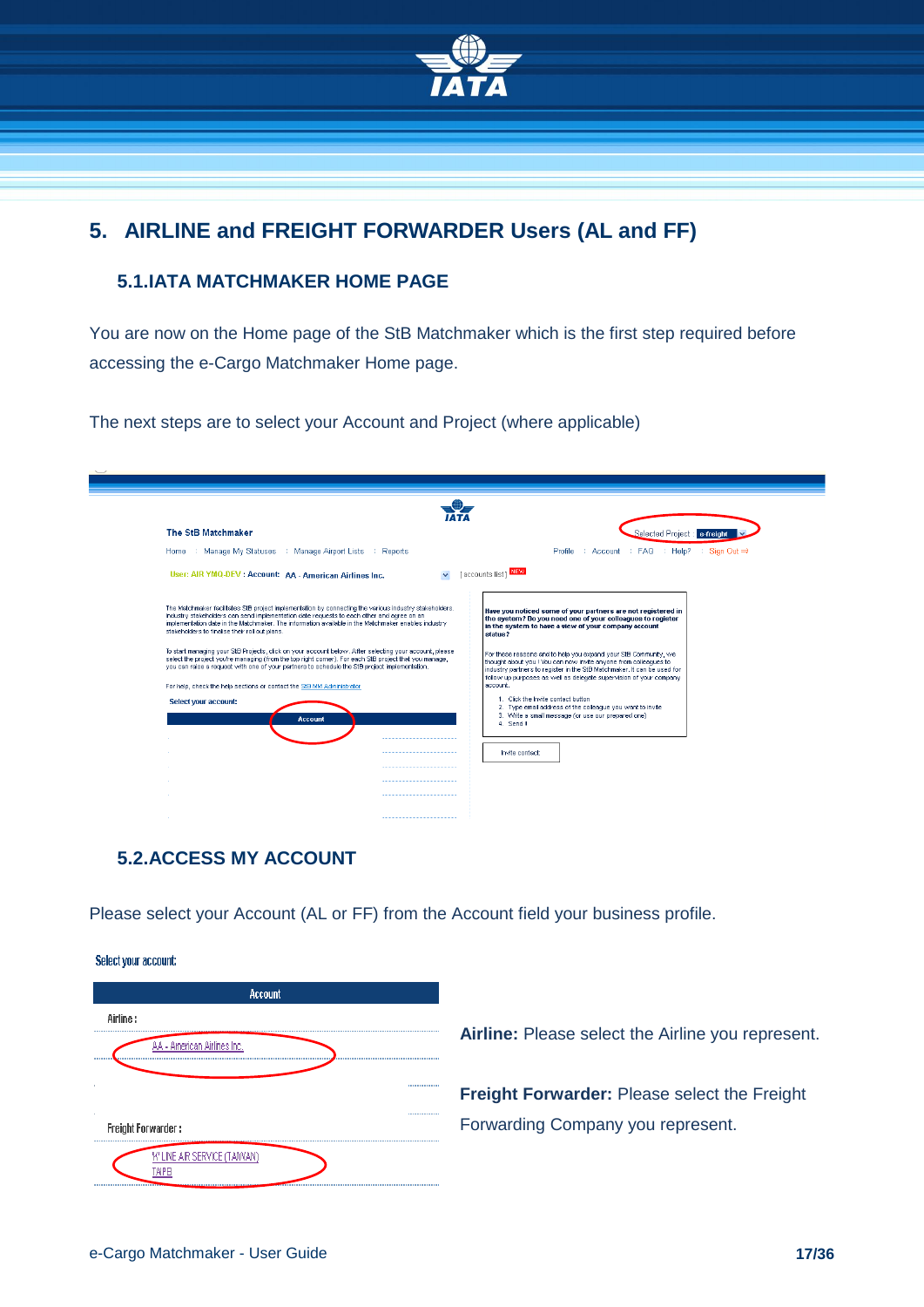

#### <span id="page-17-0"></span>**5.3.SELECT MY PROJECT**

If your Company is registered to other MM projects then you will have to select the e-freight project from the Projects drop down list. If not then e-freight will be your default project and no further selection is needed.



#### <span id="page-17-1"></span>**5.4.E-CARGO MATCHMAKER HOME PAGE**

Welcome to the e-Cargo Matchmaker Home page!

Please follow the next guiding steps to help you update and navigate through your web tool.

| and a state of the state of                                                                                               | .                                                                                                                                                                                                                                                                                                                                                                                                                                                                                                                                                                                                                                                                                         |
|---------------------------------------------------------------------------------------------------------------------------|-------------------------------------------------------------------------------------------------------------------------------------------------------------------------------------------------------------------------------------------------------------------------------------------------------------------------------------------------------------------------------------------------------------------------------------------------------------------------------------------------------------------------------------------------------------------------------------------------------------------------------------------------------------------------------------------|
| The StB Matchmaker                                                                                                        | Selected Project : e-freight                                                                                                                                                                                                                                                                                                                                                                                                                                                                                                                                                                                                                                                              |
| Manage Airport Lists<br>Manage My Statuses<br>Reports<br>Home<br>User: AIR YMQ-DEV : Account: AA - American Airlines Inc. | <b>FAQ</b><br>Profile<br>Sign Out $\Rightarrow$<br>Help?<br>[ accounts list ] NEW                                                                                                                                                                                                                                                                                                                                                                                                                                                                                                                                                                                                         |
| Welcome to the e-freight Matchmaker!                                                                                      | Have you noticed some of your partners are not registered in the<br>system? Do you need one of your colleagues to register in the system<br>to have a view of your company account status?<br>For these reasons and to help you expand your StB Community, we<br>thought about you ! You can now invite anyone from colleagues to<br>industry partners to register in the StB Matchmaker, it can be used for<br>follow up purposes as well as delegate supervision of your company<br>account.<br>1. Click the Invite contact button.<br>2. Type email address of the colleague you want to invite<br>3. Write a small message (or use our prepared one)<br>4. Send II<br>Invite contact: |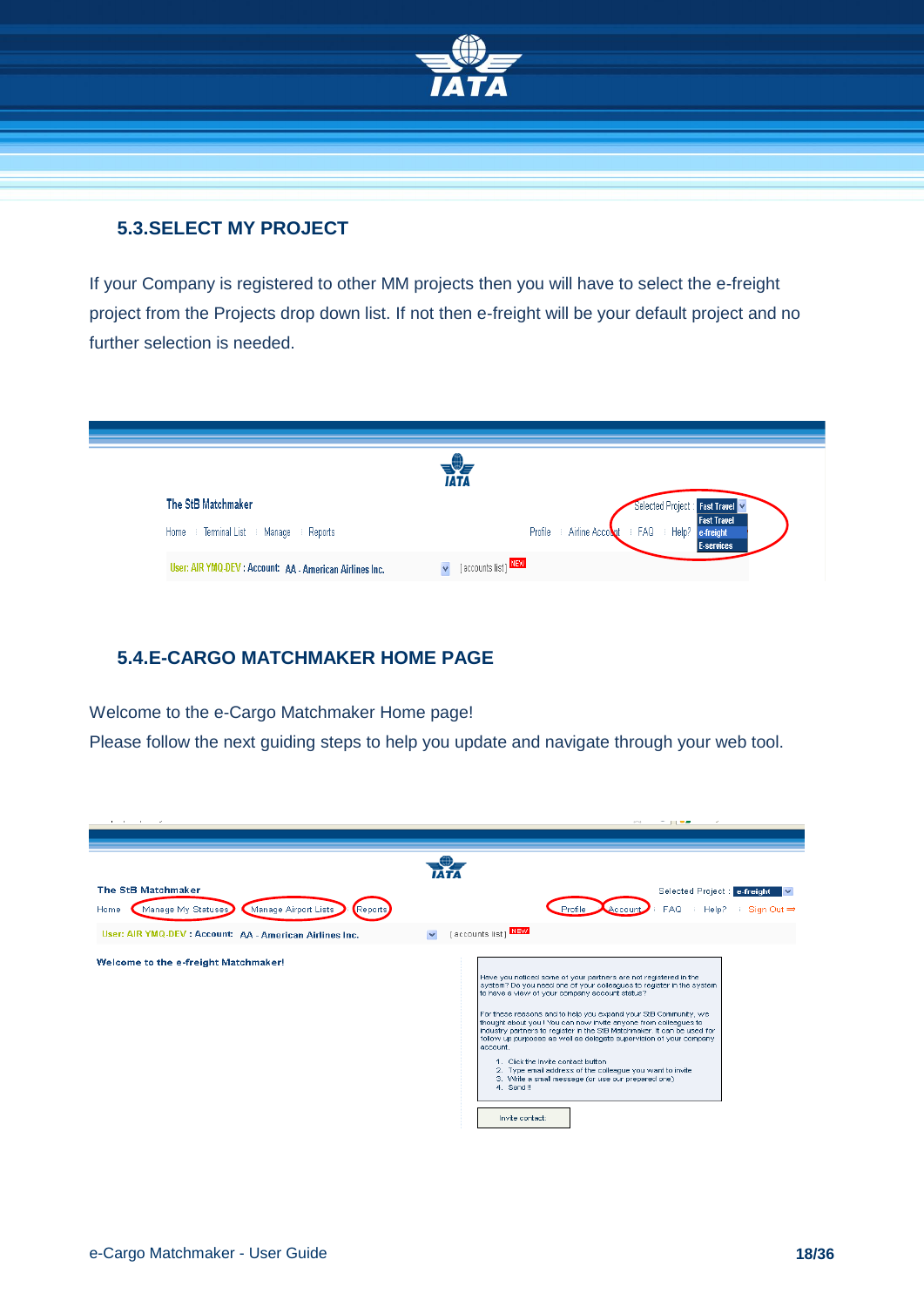

- **PROFILE:** edit my User profile (see Chapter [5.4.1\)](#page-18-0)
- **ACCOUNT:** edit my Company profile (see Chapter [5.4.2\)](#page-18-1)
- **MANAGE MY STATUSES:** e-freight, e-AWB and EDI Agreements (see Chapter [5.4.3\)](#page-20-0)
- **MANAGE AIRPORT LISTS:** add multiple Airports function (see Chapter [5.4.4\)](#page-27-0)
- **REPORTS:** find out who is doing e-freight and where (see Chapter 4.4)

#### <span id="page-18-0"></span>**5.4.1.PROFILE**

#### **5.4.1.1. Edit Profile & Change Password**

| Account Select » Home » Profile - Edit Profile |                                           |
|------------------------------------------------|-------------------------------------------|
| Edit Profile   Change Password                 |                                           |
| Edit your personal profile                     |                                           |
| Salutation:                                    | Mr.<br>$\overline{\mathbf{v}}$            |
| First Name <sup>*</sup> :                      | <b>AIR</b>                                |
| Last Name <sup>*</sup> :                       | YMQ-DEV                                   |
| Job Title <sup>*</sup> :                       |                                           |
| Ernail Address <sup>*</sup> :                  |                                           |
|                                                |                                           |
|                                                | Country *: Please Select-<br>$\checkmark$ |
| City <sup>*</sup> :                            |                                           |
| Zip Code <sup>*</sup> :                        |                                           |
| Street Address <sup>*</sup> :                  |                                           |
| State:                                         |                                           |
| Phone number *:                                |                                           |
| Mobile:                                        |                                           |
|                                                |                                           |

- **A** Edit Profile: Fill-in the fields marked with \* as they are mandatory. Once completed do not forget to **Save** your changes.
- **A** Change your password: your new password will be effective at your next log-in.

#### <span id="page-18-1"></span>**5.4.2.ACCOUNT**

On this page you will edit your AL or FF User Account. The page is structured on 3 levels:

| General                                                                                                                                                                                                                                |                                                                                                                        |
|----------------------------------------------------------------------------------------------------------------------------------------------------------------------------------------------------------------------------------------|------------------------------------------------------------------------------------------------------------------------|
| <b>IATA Code: AA</b><br><b>Name:</b> AA - American Airlines Inc.<br><b>Short Name: American Airlines</b><br>P.O. Box 619616 Dallas-Fort Worth In<br>Street:<br>$\left  \text{City} \right  ^{\star}$ : $\left  \text{ Dallas} \right $ | <b>General:</b> location and contact fields to be<br>Я<br>filled-in. Please note all fields marked *<br>are mandatory. |
| 75261-9616<br>Zip:<br>Texas<br>State:<br>$\vee$<br>United States<br>Country:                                                                                                                                                           |                                                                                                                        |
| Telephone $\frac{1}{n}$ :<br>+817-967-2321<br>Fax: +817-963-2700                                                                                                                                                                       | 19/36                                                                                                                  |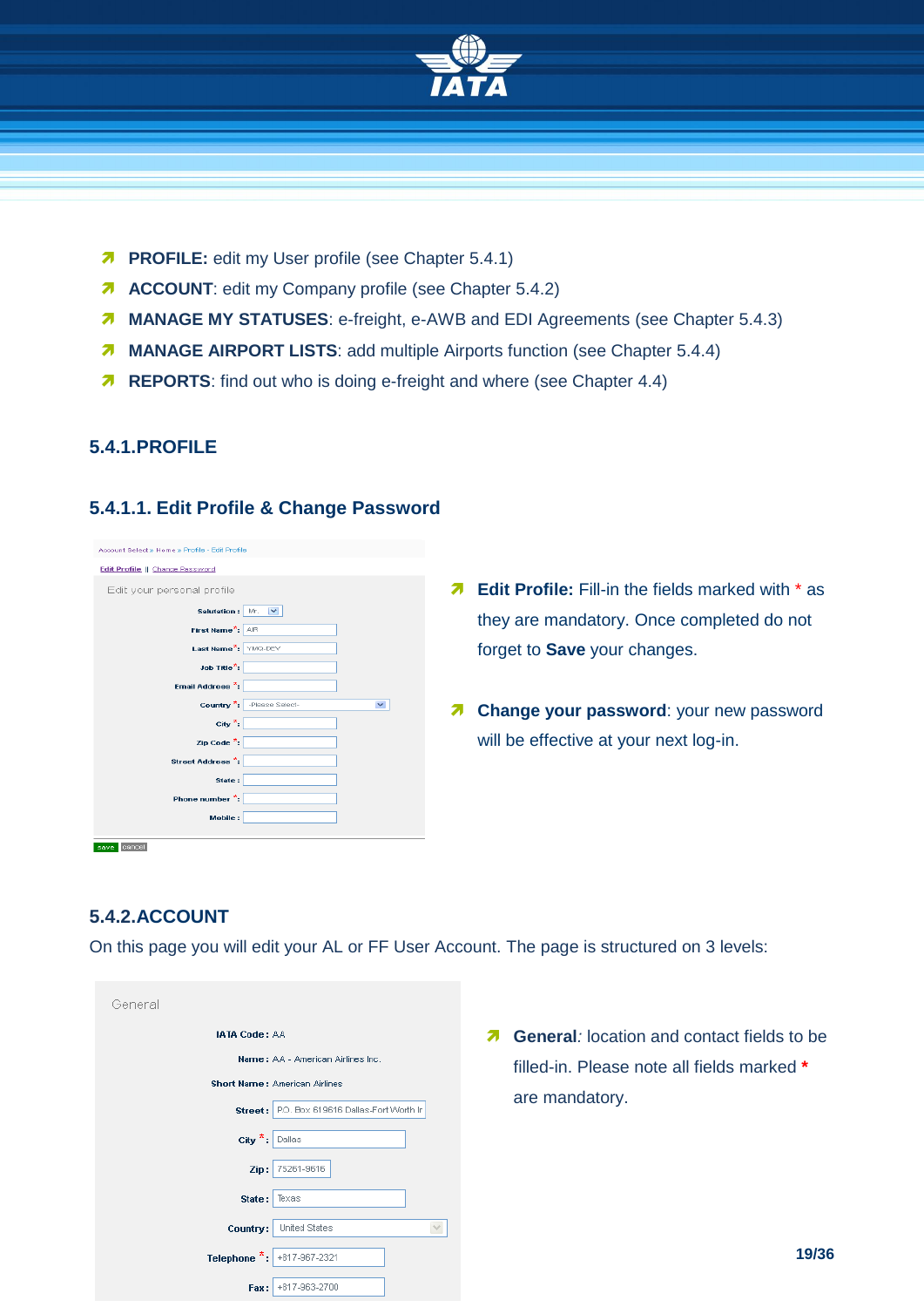

 **Are my IT systems enabled for the following documents?** : You can update the your status on e-freight core and optional documents + e-AWB If any of the Documents groups does not apply to your business pleas chose N/A (not applicable).

| Are my IT systems e-freight enabled for the following documents? |                             |                                           |                     |
|------------------------------------------------------------------|-----------------------------|-------------------------------------------|---------------------|
| Mandatory Trade Documents:                                       |                             | Optional Documents:                       |                     |
| Invoice:                                                         | $\blacktriangledown$<br>Yes | Certificate of origin (COO): No           | $\checkmark$        |
| Packing list: Yes                                                | $\blacktriangledown$        | Shipper declaration for Dangerous N/A     | $\checkmark$        |
| Mandatory Transport Documents:                                   |                             | Goods (SDDG):                             |                     |
| Air Waybill: Yes                                                 | $\checkmark$                | Shipper's Letter of Instruction (SLI): No | $\checkmark$        |
| House Waybill:                                                   | $\checkmark$<br>Yes         | Transfer manifest: N/A                    | $\checkmark$        |
| <b>Flight Manifest:</b>                                          | $\blacktriangledown$<br>Yes | <b>Security Declaration:</b>              | $\checkmark$<br>Yes |
| <b>House Manifest:</b>                                           | $\blacktriangledown$<br>Yes | CITES Certificate: N/A                    | $\checkmark$        |
| Mandatory Customs Documents:                                     |                             | <b>Transit Declaration:</b> N/A           | $\checkmark$        |
| <b>Export Goods Declaration:</b> Yes                             | $\checkmark$                | Freight Booked List (FBL): No             | $\checkmark$        |
| <b>Export Cargo Declaration:</b> Yes                             | $\checkmark$                |                                           |                     |
| <b>Export Release:</b> Yes                                       | $\checkmark$                |                                           |                     |
| <b>Import Goods Declaration:</b> Yes                             | $\blacktriangledown$        |                                           |                     |
| <b>Import Cargo Declaration:</b> Yes                             | $\blacktriangledown$        |                                           |                     |
| <b>Import Release:</b>                                           | $\checkmark$<br>Yes         |                                           |                     |
| eAWB (electronic Air Waybill)                                    |                             |                                           |                     |
|                                                                  |                             |                                           |                     |
| electronic Air waybill (eAWB): No                                | $\checkmark$                |                                           |                     |
| Save<br>Cancel                                                   |                             |                                           |                     |

**A** EDI Agreement: Gives Airline Users the possibility to upload their standard EDI Agreement (only in PDF format). The document can be uploaded once and any new upload will automatically replace the old version. The document is visible to a second party upon request.

For more details please see Chapter [5.4.3.3.](#page-24-0)

| EDI agreement                                              |  |
|------------------------------------------------------------|--|
| You don't have any EDI agreement in the Matchmaker system. |  |
| Browse<br>Load EDI agreement:<br>Upload                    |  |
|                                                            |  |

Please do not forget to **Save** changes after each update.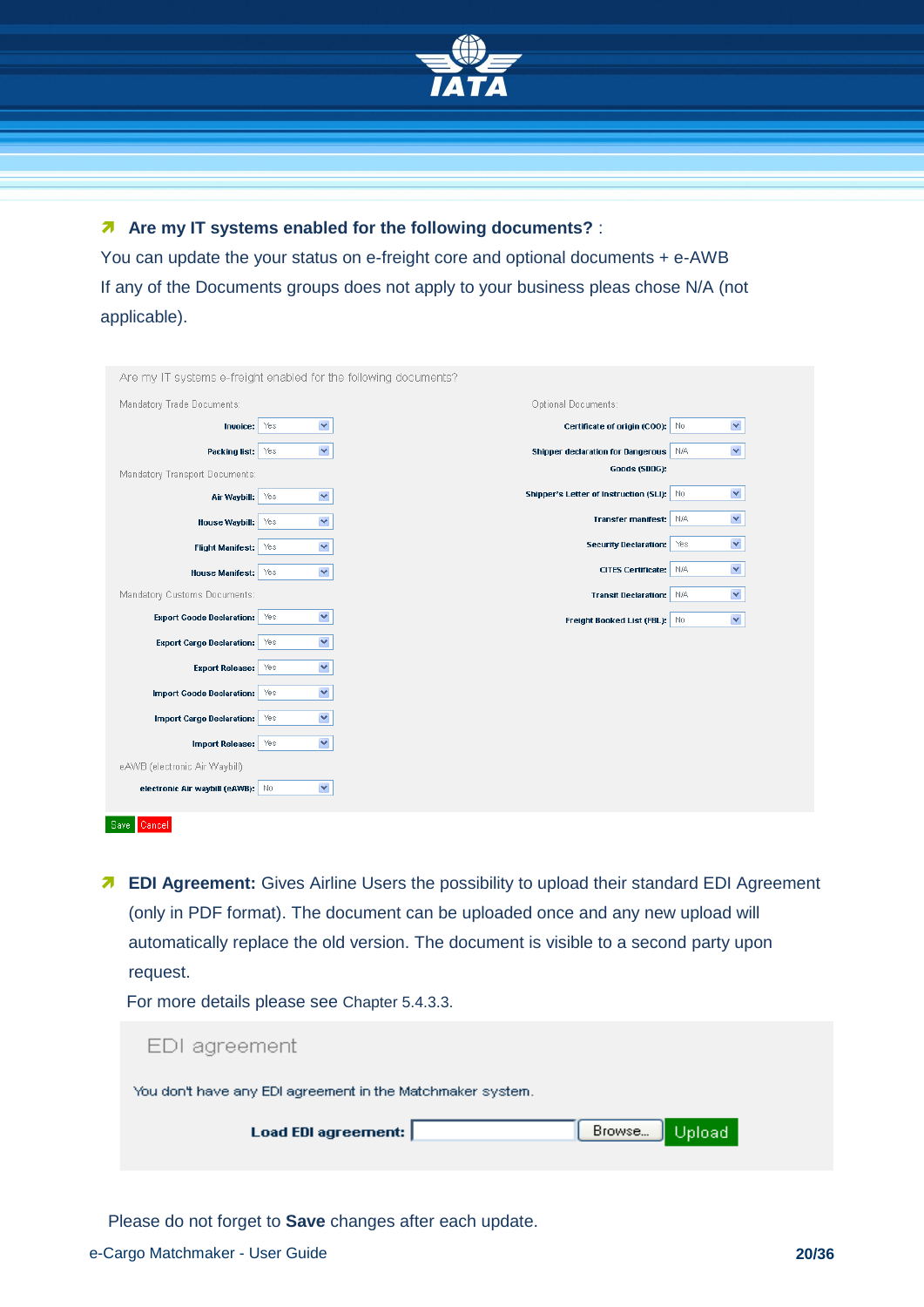

#### <span id="page-20-0"></span>**5.4.3.MANAGE MY STATUSES**

On this page Registered Users (AL and FF) can update and maintain information about their efreight and e-AWB status/ plans as well as manage their EDI agreements status and requests.

| The StB Matchmaker                                                                      |                           |
|-----------------------------------------------------------------------------------------|---------------------------|
| Home : Manage My Statuses : Manage Airport Lists : Reports                              |                           |
| User: AIR YMQ-DEV : Account:   AA - American Airlines Inc.<br>Home » Manage My Statuses | V   [ accounts list ] MEW |
| Manage My e-freight Status<br>Manage My eAWB Status                                     |                           |
| Manage My EDI Agreements                                                                |                           |

#### <span id="page-20-1"></span>**5.4.3.1. MANAGE MY E-FREIGHT STATUS**

RU (AL and FF) will update their status and plans on e-freight per Airport.



**Step1 : Selecting and Adding Data Select Airports** (one by one) and **Add** them to their list for further updates. The same Airport can be selected maximum two times from the drop down list (if the efreight status is not the same for both Origin and Destination).

To Select and Add **Multiple Airports** please see Chapter 5.4.4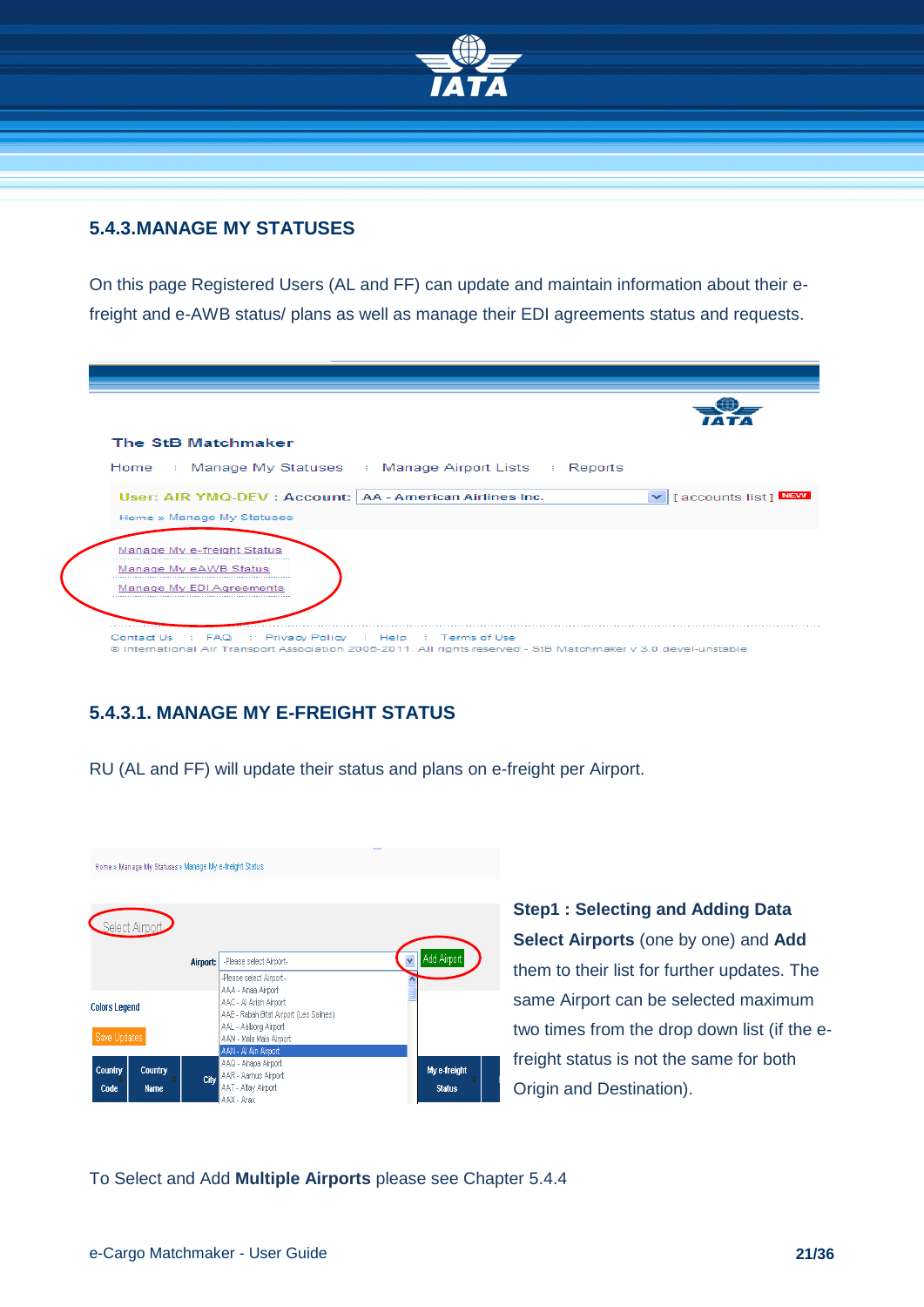

#### **Step 2: Updating Data**

Once Airports selected and added the table will be automatically populated and ready to be updated. The information in each line must be updated by the RU individually whilst the color will be amended centrally by IATA.

The **Colors Legend** is always available on the page for information.

| <b>Colors Legend</b> |                                                                                |       |                 |                        |                             |                                                                                                       |                                 |                        |                                             |
|----------------------|--------------------------------------------------------------------------------|-------|-----------------|------------------------|-----------------------------|-------------------------------------------------------------------------------------------------------|---------------------------------|------------------------|---------------------------------------------|
| Airports Colors      |                                                                                |       |                 |                        |                             |                                                                                                       |                                 |                        |                                             |
| <b>Color</b>         |                                                                                |       |                 | <b>Definition</b>      |                             |                                                                                                       |                                 |                        |                                             |
| Green                |                                                                                |       |                 |                        |                             | This airport is e-freight capable for all core documents in scope and performed at least one shipment |                                 |                        |                                             |
| <b>Orange</b>        | This airport has already started or is ready to start e-freight implementation |       |                 |                        |                             |                                                                                                       |                                 |                        |                                             |
| <b>Blue</b>          | This airport forecasts an e-freight implementation by end of 2011              |       |                 |                        |                             |                                                                                                       |                                 |                        |                                             |
|                      | Yellow   This airport is live for domestic e-freight only                      |       |                 |                        |                             |                                                                                                       |                                 |                        |                                             |
|                      | No color This airport will not implement e-freight by end of 2011              |       |                 |                        |                             |                                                                                                       |                                 |                        |                                             |
| Hide legend          |                                                                                |       |                 |                        |                             |                                                                                                       |                                 |                        |                                             |
| Save Updates         |                                                                                |       |                 |                        |                             |                                                                                                       |                                 |                        | <b>APPLY FILTERS   CLEAR SEARCH FILTERS</b> |
| Country<br>Code      | Country<br><b>Name</b>                                                         | City  | Airport<br>Code | Airport<br><b>Name</b> | <b>Airport Type</b>         | My e-freight Status                                                                                   | Forecast                        | Last<br>updated        | <b>Comment</b>                              |
| ae                   | $\checkmark$<br>$-$ all $-$                                                    |       |                 |                        | Y<br>$-$ all $-$            | $\checkmark$<br>$-$ all $-$                                                                           | $\blacktriangledown$<br>- all - |                        |                                             |
| AE.                  | United Arab<br>Emirates                                                        | Dubai | <b>DXB</b>      | Dubai                  | $\checkmark$<br><b>Both</b> | $\checkmark$<br>Live<br>-Please select-                                                               | $\vee$<br><b>N/A</b>            | 2012-03-22<br>13:53:02 | test updated<br><b>Delete</b>               |
|                      |                                                                                |       |                 |                        |                             | Live<br>Plan to<br>Not live                                                                           |                                 |                        |                                             |

When updating the table please select your data form the drop down menu:

- **A** Airport type: chose from the drop down menu (Origin, Destination or Both) based on your efreight capabilities in and out of that particular Airport.
- **My e-freight Status**: select from the drop down menu (Live, Plan to, Not live) based on your current e-freight Status
- **Forecast**: for the Live and Not live statuses this column will be disabled. To show Plan to please select whichever suitable from the available drop down menu.
- **Last Updated:** shows the date and time of the last update.
- **7** Comments: free text to be inserted as needed

**Delete**: On this page each line can be deleted individually.

Columns can be **filtered and sorted** individually according to Users needs.

**Apply Filters**: starts the filtering action

**Clear Search Filters**: returns to the main page ready for new filters

Please **Save** your changes after each update.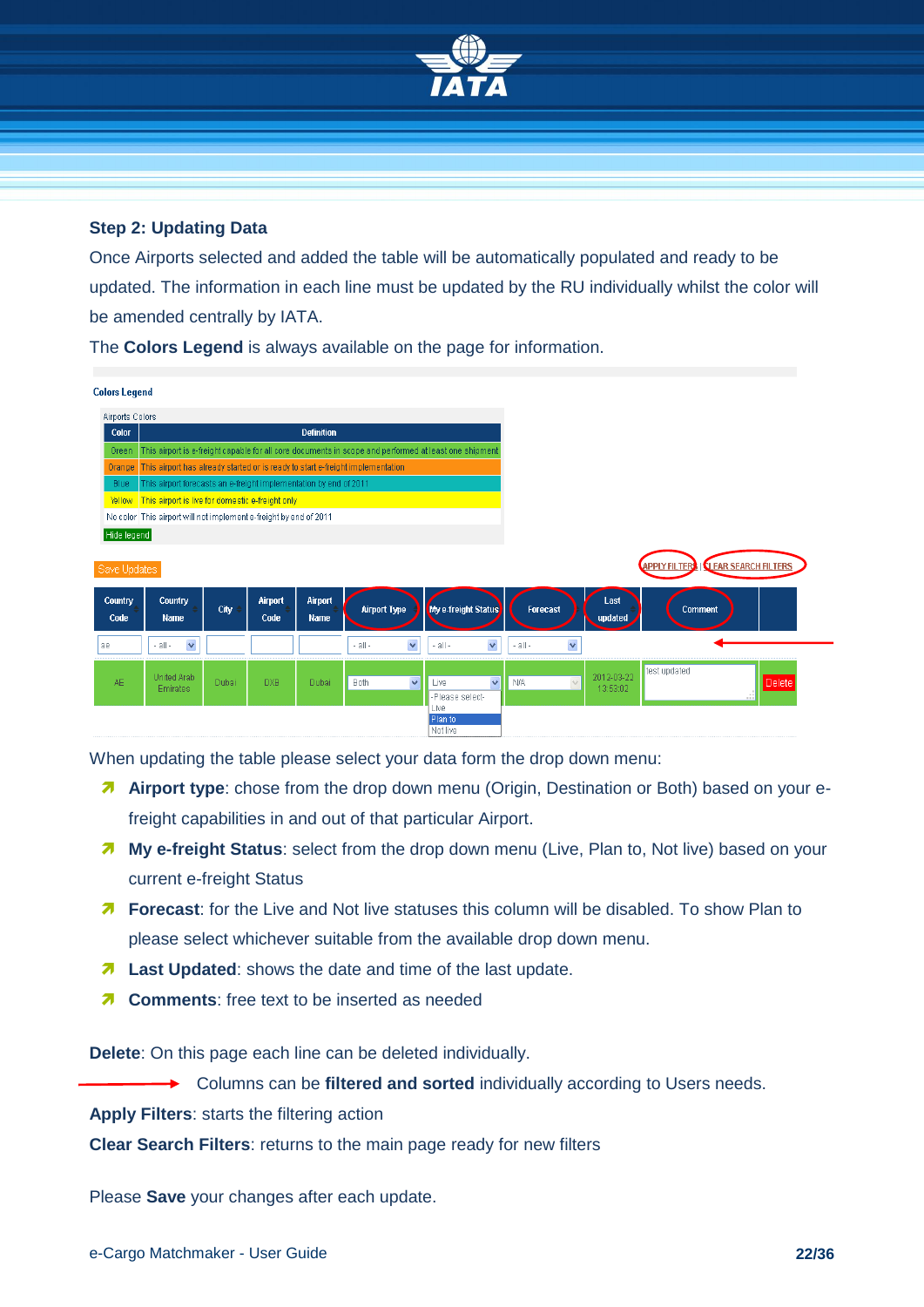

|                 | ses » Manage My e<br>Airport:<br>Ok | $- AAN$<br><b>BRU</b><br>SJU<br>٠ | The system can not save changes. Please re-visit Airport e-freight Type Selection for: |                    |                         |                                                                               |              |                                   |                         |                  |
|-----------------|-------------------------------------|-----------------------------------|----------------------------------------------------------------------------------------|--------------------|-------------------------|-------------------------------------------------------------------------------|--------------|-----------------------------------|-------------------------|------------------|
| ime             | City                                |                                   |                                                                                        |                    |                         |                                                                               |              |                                   |                         | Comm             |
|                 |                                     |                                   |                                                                                        | $-$ all $-$        |                         | $\vee$ -all-                                                                  |              | $\vee$ -all-                      | $\overline{\mathbf{v}}$ |                  |
|                 | All Alin-                           | <b>AAN</b>                        | Al Ain Airport                                                                         | Origin             | $\checkmark$            | Live                                                                          | $\mathbf{v}$ | N/A                               |                         | Please type the  |
|                 | Al Ain                              | <b>AAN</b>                        | Al Ain Airport                                                                         | Origin             | $\overline{\mathbf{v}}$ | Not live                                                                      | $\sim$       | N/A                               |                         | Please type a co |
| Tö.             | Minhad Ab                           | <b>NHD</b>                        | Military Airport                                                                       | Origin             | $\vee$                  |                                                                               |              | -Please select- v -Please select- |                         | Please type a co |
| de.             |                                     | <b>XNB</b>                        | Dubai (EY) Bus Station                                                                 | <b>Destination</b> | $\vee$                  | $\left  \cdot \right $ -Please select- $\left  \cdot \right $ -Please select- |              |                                   |                         | Please type a co |
| AN <sup>-</sup> | Bost                                | <b>BST</b>                        | <b>Bost</b>                                                                            | Origin             | $\mathbf{v}$            | $\left $ -Please select- $\left  \mathbf{v} \right $ -Please select-          |              |                                   |                         | Please type a co |
|                 |                                     |                                   |                                                                                        |                    |                         |                                                                               |              |                                   |                         |                  |

If there are discrepancies in the updates performed on this page MM will automatically color red the respective lines and will generate an **error message** indicating the 3 letter code(s) of the Airport(s) that are not corresponding. RU will not be able to save changes

until the discrepancies are being corrected.

A correct Save will display the following message: *Changes were successfully saved.* Once saved **the table is ordered alphabetically by the Country Code (by default).** 

#### <span id="page-22-0"></span>**5.4.3.2.MANAGE MY E-AWB STATUS**

Home » Manage My Statuses » Manage My eAVVB Status

RU (AL and FF) will update their status and plans on e-AWB per Airport.

|        | Select Airport<br>Save Updates |                                                        | Airport:  | -Please select Airport- |                                      |                          |                           | Add Airport                             |                                    |              | <b>APPLY FILTERS   CLEAR SEARCH FILTERS</b>     |
|--------|--------------------------------|--------------------------------------------------------|-----------|-------------------------|--------------------------------------|--------------------------|---------------------------|-----------------------------------------|------------------------------------|--------------|-------------------------------------------------|
|        | Country<br>Code                | <b>Country Name</b>                                    | City      | Airport<br>Code         | <b>Airport Name</b>                  | Airport e<br><b>Type</b> |                           | my eAWB Status                          | Forecast                           |              | <b>Comment</b>                                  |
|        | AE                             | $\checkmark$<br>$-$ all $-$<br>United Arab<br>Emirates | Abu Dhabi | AZI                     | Bateen                               | $-$ all $-$<br>Origin    | ×<br>$\blacktriangledown$ | $\checkmark$<br>$-$ all $-$<br>×<br>No. | $\checkmark$<br>$-$ all $-$<br>N/A | $\checkmark$ | Please type a comment<br><b>Delete</b><br>w     |
| $\Box$ |                                | Select lines for identical multi-updates               |           |                         | Bateen                               | Destination              |                           | Yes<br>-Please select-                  | N/A                                | $\vee$       | Please type a comment<br>Delete<br>- all        |
|        | AE                             | <b>United Arab</b><br>Emirates                         | Dubai     | <b>DVVC</b>             | Al Maktourn<br>International Airport | Destination              | $\vee$                    | Yes<br>No<br>Plan to                    | AIA.                               | $\vee$       | Please type a comment<br><b>Delete</b><br>- all |

RU can **Select Airports** (one by one) then **Add** them to their list for further updates. The same Airport can be selected maximum two times from the drop down list (in the eventuality that the e-AWB status is not the same for both Origin and Destination in the Airport Type column).

To Select and Add **Multiple Airports** please see Chapter 5.4.4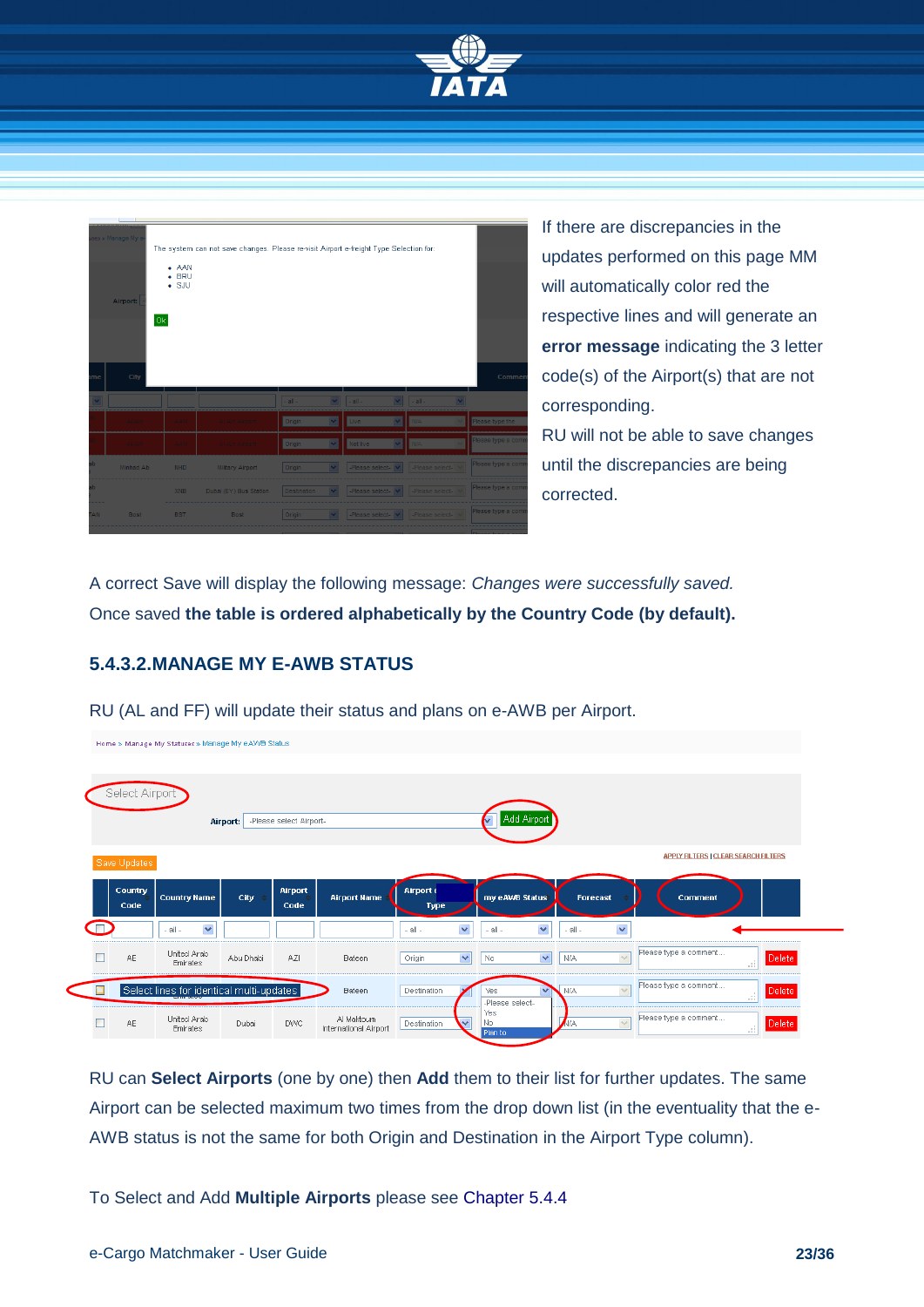

Once Airports added the table will be automatically populated and ready to be updated with:

- **Airport type**: chose from the drop down menu (Origin, Destination or Both) based on your e-AWB Status in that particular Airport.
- **My e-AWB Status**: chose from the drop down menu (Yes, No, Plan to) based on your current e-AWB Status
- *Forecast:* for Yes and No statuses this column will be disabled. To show Plan to please chose whichever is suitable from the available drop down menu.
- $\lambda$  **Comments:** free text to be inserted if needed

**The Check Boxes** at the beginning of each row (or the Check All box on top of the table) are to be used when an identical e-AWB Status applies to several Airports.

Columns can be **filtered and sorted** according to Users needs. **Apply Filters**: starts the filtering action **Clear Search Filters**: returns to the main page ready for new filters

**Delete**: On this page each line can be deleted individually.

Do not forget to **Save** your changes after each update.



If there are discrepancies in the updates performed on this page MM will automatically color red the respective lines and will generate an **error message** indicating the 3 letter code(s) of the Airport(s) that are not corresponding. Users will not be able to **Save**

changes until the discrepancies are being corrected.

A correct **Save** will display the following message: *Changes were successfully saved.* Once saved **the table is ordered alphabetically by the Country Code (by default).**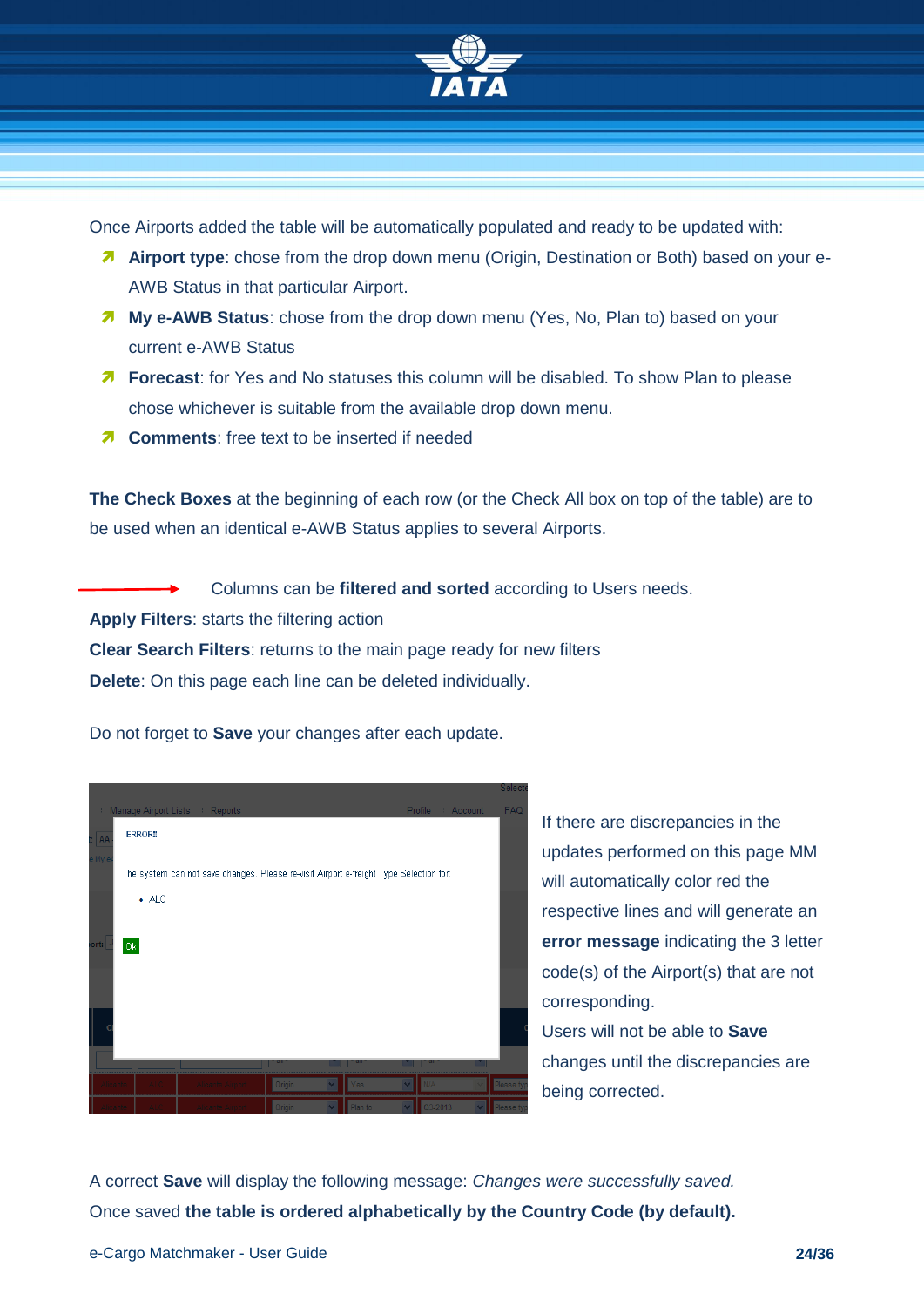

#### <span id="page-24-0"></span>**5.4.3.3. MANAGE MY EDI AGREEMENTS**

RU (AL and FF) can engage partners to sign bilateral EDI Agreements.

AL and FF Users will **Select** and **Add** the partners they would like to sign EDI Agreements with. AL and FF can be selected just once from the **Select** drop down menu and the **Send Request** process can run only once.

**My EDI Agreements Dashboard** keeps track of the back and forth Requests flow sent between AL and FF Users including the date and the time when statuses were updated in the system.

| Add Airline     |                             | Airline:                | -Please Select Airline-         |                                          |                             | $\checkmark$                         |                                     |                                       |
|-----------------|-----------------------------|-------------------------|---------------------------------|------------------------------------------|-----------------------------|--------------------------------------|-------------------------------------|---------------------------------------|
|                 | My EDI agreement dashboard  |                         |                                 |                                          |                             |                                      |                                     |                                       |
| Save Updates    |                             |                         |                                 |                                          |                             |                                      |                                     |                                       |
| Airline<br>Code | <b>Airline Name</b>         | <b>EDI</b><br>Agreement | <b>EDI Current Status</b>       | <b>Update By</b>                         | <b>Last Update Date</b>     | <b>Previous EDI</b><br><b>Status</b> | <b>Previous</b><br><b>Update By</b> | <b>Previous Update</b><br><b>Date</b> |
| $-$ all $ \vee$ | $\checkmark$<br>$-$ all $-$ |                         | $\checkmark$<br>$-$ all $-$     | ×<br>$-$ all $-$                         | $\checkmark$<br>$-$ all $-$ | $\checkmark$<br>$-$ all $-$          | $\checkmark$<br>$-$ all $-$         | $\checkmark$<br>$-$ all $-$           |
| 9U              | Air Moldova                 | N/A                     | $\checkmark$<br>-Please select- | Freight Forwarder<br>Send Request        | 0000-00-00<br>00:00:00      | None                                 | None                                | 0000-00-00<br>00:00:00                |
| AV              | Avianca                     | N/A                     | -Please select-<br>$\checkmark$ | Freight Forwarder<br><b>Send Request</b> | 0000-00-00<br>00:00:00      | None                                 | None                                | 0000-00-00<br>00:00:00                |
| LV.             | Albanian Airlines           | N/A                     | -Please select-<br>$\checkmark$ | Freight Forwarder<br>Send Request        | 0000-00-00<br>00:00:00      | None                                 | None                                | 0000-00-00<br>00:00:00                |
| LX.             | <b>SWISS</b>                | N/A                     | -Please select-                 | Freight Forwarder<br>Send Request        | 0000-00-00<br>00:00:00      | None                                 | None                                | 0000-00-00<br>00:00:00                |
| 5N              | Aeroflot-Nord               | N/A                     | -Please select-                 | Freight Forwarder<br><b>Send Request</b> | 0000-00-00<br>00:00:00      | None                                 | None                                | 0000-00-00<br>00:00:00                |
| AA              | American Airlines           | Download                | -Please select-                 | Airline Send Request                     | 0000-00-00                  | None                                 | None                                | 0000-00-00                            |

**FF Users** have to take the following steps:

- **Belect** and **Add** the AL(s) (one by one) that he is interested in signing EDI Agreement(s) with from the drop down list on top of the page.
- **The selected AL will be transferred into My EDI Agreement dashboard.** This table will display both sent requests to AL and received requests from AL.
- When the AL sends a request to the FF the possibility to **download** the EDI Agreement uploaded by the AL in the MM system will be enabled (see also Chapter 5.4.2).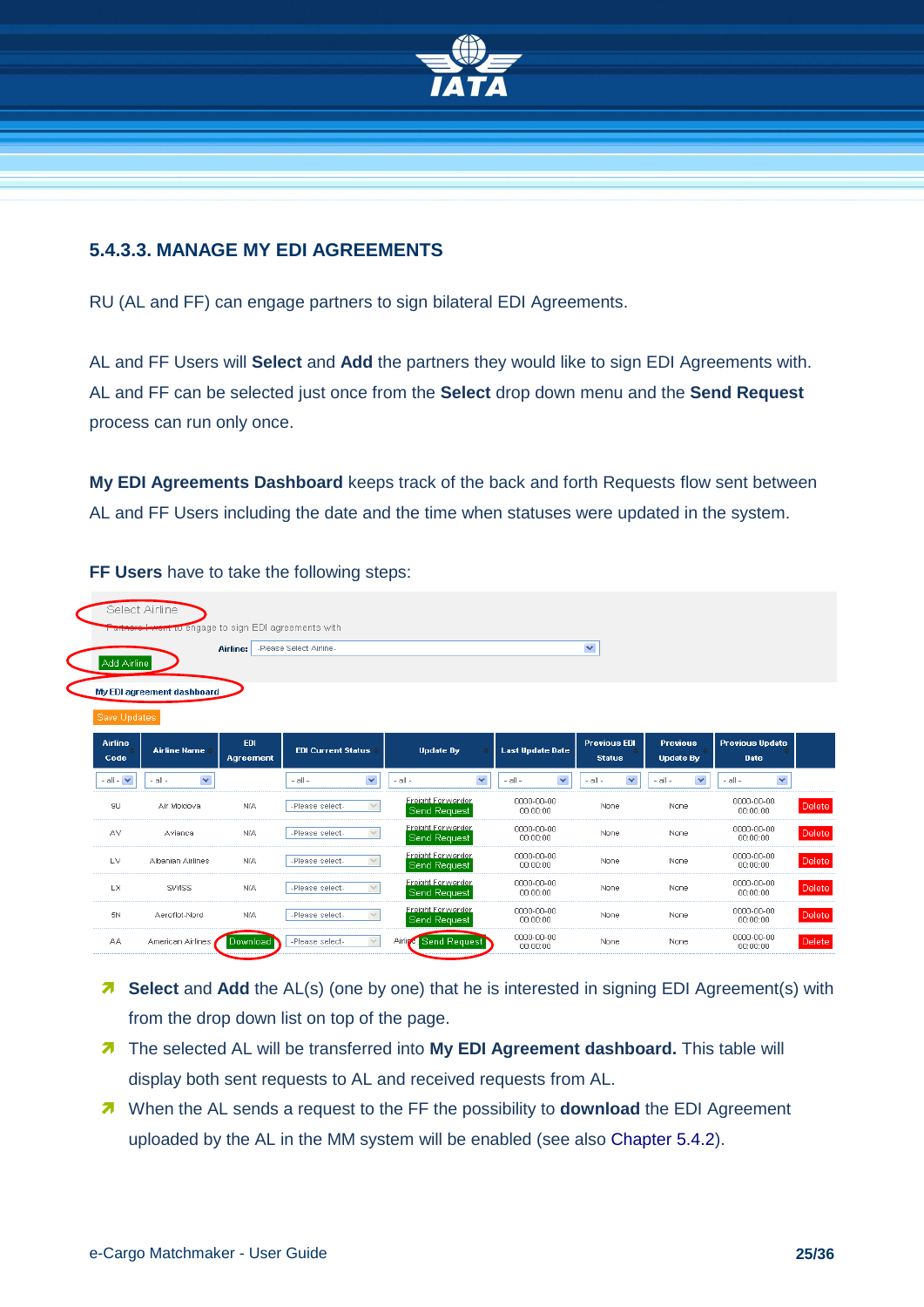

| <b>Send Request</b>             |                                                                                                                                                             |     |  |
|---------------------------------|-------------------------------------------------------------------------------------------------------------------------------------------------------------|-----|--|
| Dear Partner.                   |                                                                                                                                                             |     |  |
|                                 | I would like to start using eAWB instead of the paper Master Airwaybil.<br>To this purpose kindly consider my invitation to sign a bilateral EDI Agreement. |     |  |
| Looking forward for your reply. |                                                                                                                                                             |     |  |
| Regards                         |                                                                                                                                                             |     |  |
|                                 |                                                                                                                                                             |     |  |
|                                 |                                                                                                                                                             |     |  |
|                                 |                                                                                                                                                             |     |  |
|                                 |                                                                                                                                                             | иś. |  |
|                                 |                                                                                                                                                             |     |  |
| Send Request Cancel             |                                                                                                                                                             |     |  |
|                                 |                                                                                                                                                             |     |  |

- The FF can also send a request to an AL or to reply to a request received from an AL by the same **Send Request** function (editable text).
- Once the Send Request function is used **EDI Current Status** column automatically change to *Open*. FF can further update the status (*Open, In Progress, Closed as Accepted* or *Closed as Rejected)* to show their interest in the request.

| Select Freight Forwarder                                                                                   |                                            |                                        |                                        |                                        |                                      |                                     |                                |               |
|------------------------------------------------------------------------------------------------------------|--------------------------------------------|----------------------------------------|----------------------------------------|----------------------------------------|--------------------------------------|-------------------------------------|--------------------------------|---------------|
| <b>Redners</b> I want to engage to sign EDI agreements with<br>Freight Forwarder:<br>Add Freight Forwarder | -Please Select Freight Forwarder-          |                                        |                                        |                                        |                                      |                                     | $\checkmark$                   |               |
| My EDI agreement dashboard<br>Save Updates                                                                 |                                            |                                        |                                        |                                        |                                      |                                     |                                |               |
| <b>Freight Forwarder Name</b>                                                                              | <b>Freight Forwarder</b><br><b>Address</b> | <b>EDI Current Status</b>              | <b>Update By</b>                       | <b>Last Update Date</b>                | <b>Previous EDI</b><br><b>Status</b> | <b>Previous</b><br><b>Update By</b> | <b>Previous Update</b><br>Date |               |
| ×<br>$-$ all $-$                                                                                           | $\checkmark$<br>$-$ all $-$                | $\overline{\mathbf{v}}$<br>$-$ all $-$ | $\overline{\mathbf{v}}$<br>$-$ all $-$ | $\overline{\mathbf{v}}$<br>$-$ all $-$ | $\checkmark$<br>$-$ all $-$          | $\checkmark$<br>$-$ all $-$         | $\checkmark$<br>$-$ all $-$    |               |
| ##CLOSED##Adelantex                                                                                        | 1931 Zaventem                              | $\overline{\mathbf{v}}$<br>In Progress | Airline                                | 0000-00-00<br>nn:nn:nn                 | None                                 | None.                               | 0000-00-00<br>00:00:00         |               |
| 6365132 CDA INC, D/B/A/ ADCOM<br>CANADA                                                                    | YTO (Toronto)                              | $\checkmark$<br>Closed as Rejected     | Airline                                | 0000-00-00<br>nn:nn:nn                 | None                                 | None                                | 0000-00-00<br>00:00:00         |               |
| "K" LINE AIR SERVICE (TAMVAN) LTD                                                                          | TAIPFI                                     | -Please select-                        | Airline<br><b>Send Request</b>         | 0000-00-00<br>nn:nn:nn                 | None                                 | None.                               | 0000-00-00<br>nn:nn:nn         | <b>Delete</b> |
| "K" LINE AIR SERVICE (TAMVAN)                                                                              | TAIPFI                                     | $\overline{\mathbf{v}}$<br>In Progress | Airline                                | 0000-00-00<br>00:00:00                 | None                                 | None.                               | 0000-00-00<br>00:00:00         |               |

**AL Users** have to take the following steps:

- **Belect** and **Add** the FF(s) (one by one) that they are interested in signing EDI Agreement(s) with from the drop down list on top of the page.
- **7** The selected FF will be transferred into My EDI Agreement dashboard. This table will display both sent requests to FF and received requests from FF.
- **7** Once the Send Request function is used the **EDI Current Status** automatically changes to *Open*. AL can select statuses from *Open, In Progress, Closed as Accepted* or *Closed as Rejected* to show their interest in the request.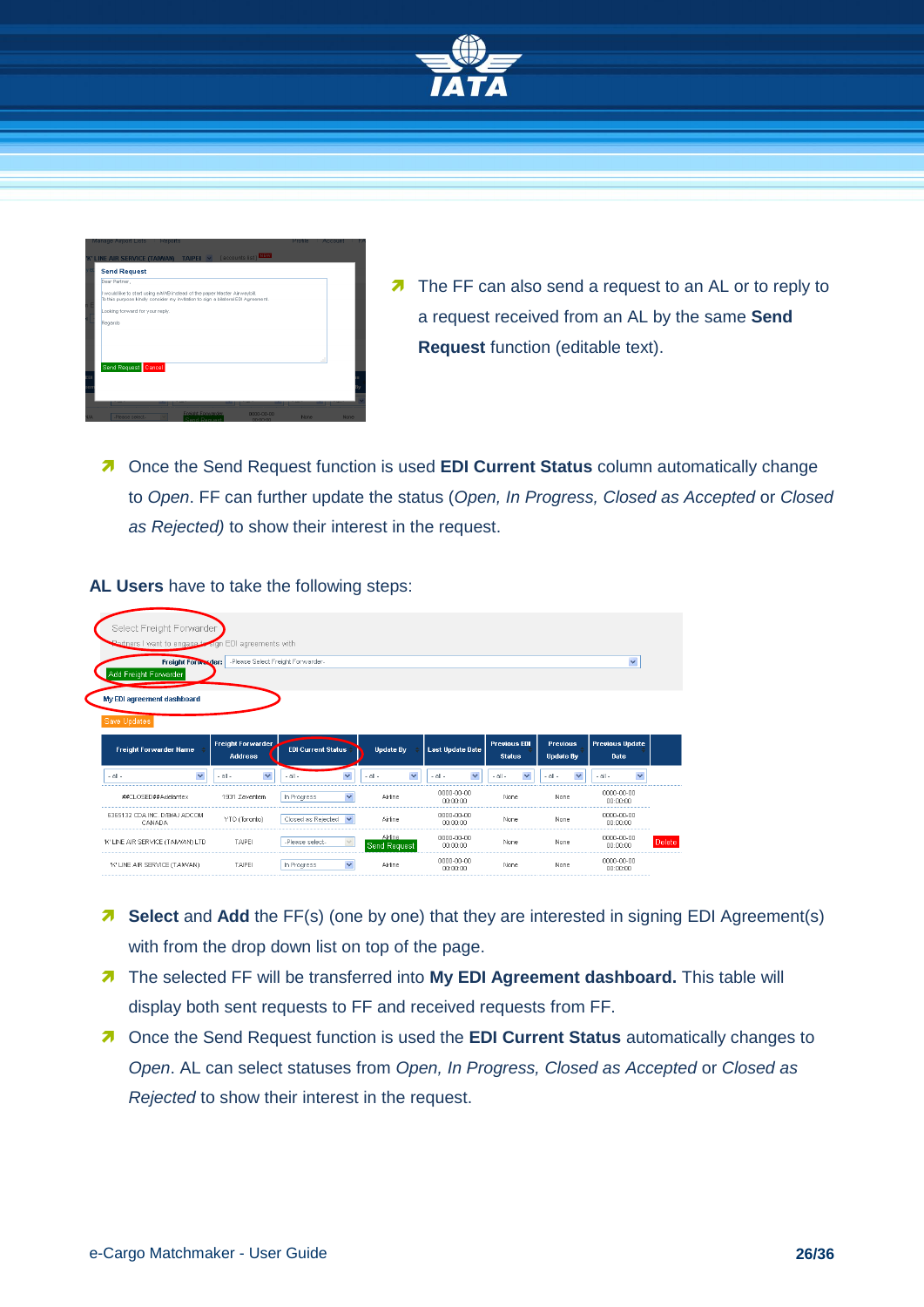

#### **AL and FF Users** will notice the following changes:

| <b>Freight Forwarder Name</b> | <b>Freight Forwarder</b><br><b>Address</b> | <b>EDI Current Status</b>   | <b>Update By</b>                  | <b>Last Update Date</b><br>(GMT) | <b>Previous ED</b><br><b>Status</b> | <b>Privious</b><br>Update By | <b>Previous Update</b><br>Date (GMT) |        |
|-------------------------------|--------------------------------------------|-----------------------------|-----------------------------------|----------------------------------|-------------------------------------|------------------------------|--------------------------------------|--------|
| $-$ all $-$<br>v              | $-$ all $-$<br>v                           | $-$ all $-$<br>$\checkmark$ | $\bar{\mathbf{v}}$<br>$-$ all $-$ | $\checkmark$<br>- all -          | $-$ all $-$<br>v                    | $-$ all $-$<br>v             | $-$ all $-$<br>v                     |        |
| EMERY WORLDWIDE               | FOP (Forest Park)                          | Open                        | Airline                           | 2012-02-22<br>09:53:12           | Open                                | Airline                      | 2012-02-22<br>09:53:09               |        |
| EMERY WORLDWIDE               | FOP (Forest Park)                          | Closed as Rejected v        | Airline                           | 2012-02-22<br>09:53:12           | Closed as<br>Rejected               | Airline                      | 2012-02-22<br>09:53:09               |        |
| 3N FOR CARGO SERVICES AND     | CAIRO                                      | -Please select-             | Airline<br>Send request           | 0000-00-00<br>00:00:00           | None                                | None                         | 0000-00-00<br>00:00:00               | Delete |

- *T* Update By shows the RU that has operated the latest EDI Status change.
- **Last Update Date** shows the date and the time when the latest changes were made.
- **Previous EDI Status, Previous Update By, Previous Update Date** show information on the last but one update.
- *Delete button is disabled* once the request has been sent.

For closing a request RU use *Closed as Rejected* status.

Do not forget to **Save** all changes you have operated on the page.

When RU (AL and FF) select a partner that is not yet registered in the MM and wish to send him a request via the e-freight MM the program will automatically generate an **error message,** directing the Users towards sending a Registration Invitation first.

|             | Manage Airport Lists : Reports |                                                                                                     |              |                             |                      |             | <b>Protile</b>              | Account |                 | <b>FA</b> |
|-------------|--------------------------------|-----------------------------------------------------------------------------------------------------|--------------|-----------------------------|----------------------|-------------|-----------------------------|---------|-----------------|-----------|
|             | AA - American Airlines Inc.    |                                                                                                     |              | $\mathbf{v}$                | [ accounts list] NEW |             |                             |         |                 |           |
| My El       | <b>ERROR!</b>                  |                                                                                                     |              |                             |                      |             |                             |         |                 |           |
|             |                                | This partner is not registered yet. Please $\frac{1}{2}$ lick here to sond registration invitation. |              |                             |                      |             |                             |         |                 |           |
|             | Ok                             |                                                                                                     |              |                             |                      |             |                             |         |                 |           |
| tign B      |                                |                                                                                                     |              |                             |                      |             |                             |         |                 |           |
| der:        |                                |                                                                                                     |              |                             |                      |             |                             |         |                 |           |
|             |                                |                                                                                                     |              |                             |                      |             |                             |         |                 |           |
|             |                                |                                                                                                     |              |                             |                      |             |                             |         |                 |           |
|             |                                |                                                                                                     |              |                             |                      |             |                             |         |                 |           |
| reigh       |                                |                                                                                                     |              |                             |                      |             |                             |         |                 | ous       |
|             |                                |                                                                                                     |              |                             |                      |             |                             |         |                 | e By      |
| $-$ all $-$ | $\sim$                         | $-$ all $-$                                                                                         | $\mathbf{v}$ | $-$ all $-$                 | $\sim$               | $-$ all $-$ | $-$ all $-$<br>$\mathbf{v}$ | $\vee$  | $\vert$ - all - |           |
|             | 1931 Zaventem                  | -Please select-                                                                                     |              | <b>Airlina</b> Sand Request |                      | 0000-00-00  |                             | None:   | None:           |           |

Following the **hyperlink** included in the text RU (AL and FF) can invite their business Partners to join the e-freight MM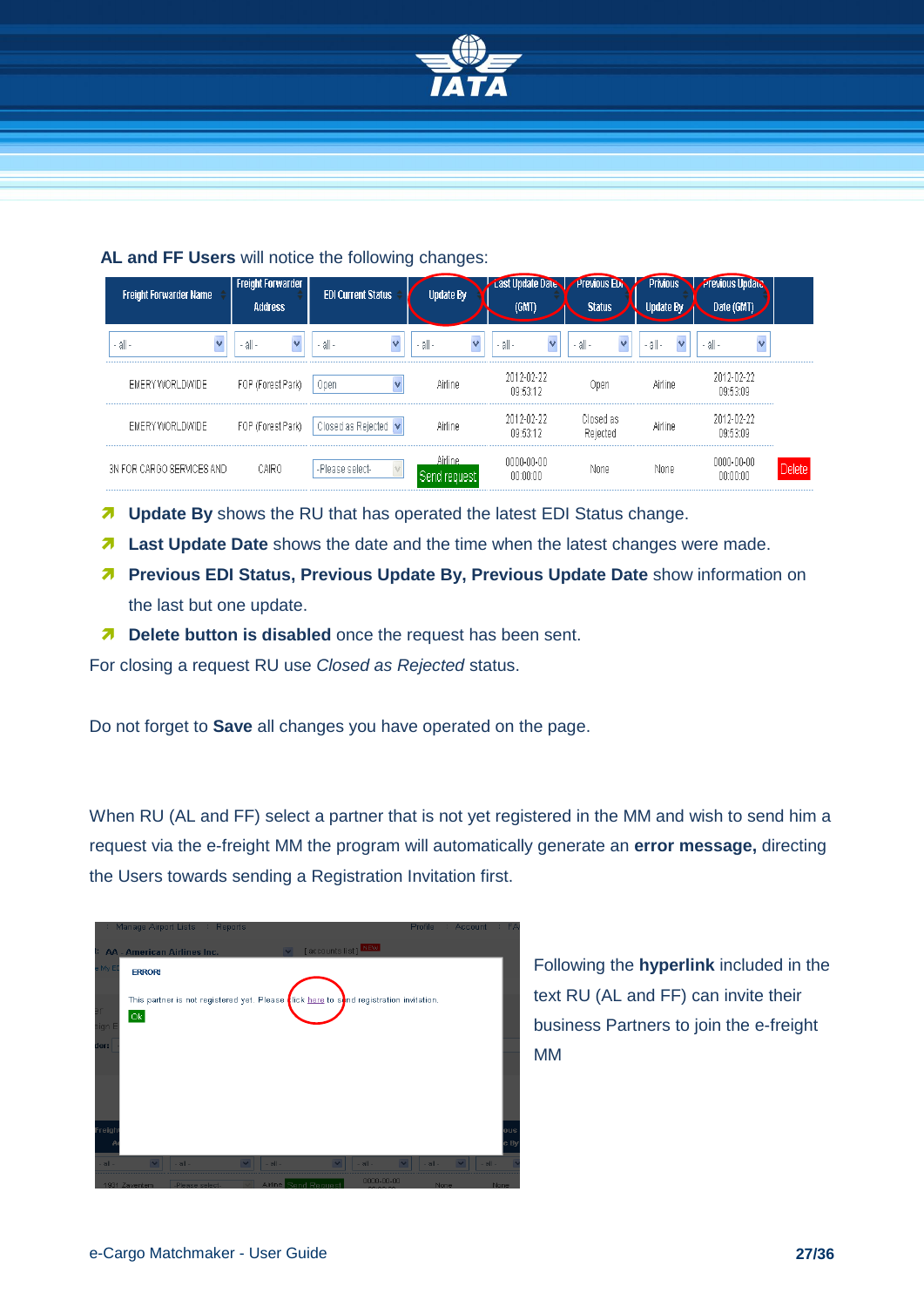

The **Invitation module** can also be found on the e-freight MM Home page.

| Have you noticed some of your partners are not registered in the<br>system? Do you need one of your colleagues to register in the system<br>to have a view of your company account status?<br>For these reasons and to help you expand your StB Community, we<br>thought about you I You can now invite anyone from colleagues to<br>industry partners to register in the StB Matchmaker, it can be used for<br>follow up purposes as well as delegate supervision of your company<br>account.<br>1. Click the Invite contact button<br>2. Type email address of the colleague you want to invite<br>3. Write a small message (or use our prepared one)<br>4 Send II |                                                     |
|----------------------------------------------------------------------------------------------------------------------------------------------------------------------------------------------------------------------------------------------------------------------------------------------------------------------------------------------------------------------------------------------------------------------------------------------------------------------------------------------------------------------------------------------------------------------------------------------------------------------------------------------------------------------|-----------------------------------------------------|
| Invite contact:<br>From:                                                                                                                                                                                                                                                                                                                                                                                                                                                                                                                                                                                                                                             | Any email address is allowed                        |
| To:<br>Message:<br>Dear friend,<br>I am using the IATA StB Matchmaker and I<br>think that it can be of interest for you as<br>well.<br>Feel free to follow the registration link in<br>order to join the community of StB experts<br>worldwide.<br>. . i<br>Send invite                                                                                                                                                                                                                                                                                                                                                                                              | <b>7</b> Free text is allowed in the<br>Message box |

#### <span id="page-27-0"></span>**5.4.4.MANAGE AIRPORT LIST**

Using this function RU (AL and FF) can **Select and Add multiple Airports** at one time to maximize the time spend on uploading their data

 **RU (AL and FF)** will **Select** and **Add multiple Airports** for e-freight and/ or e-AWB to their respective Manage Status pages (see also **Chapters [5.4.3.1](#page-20-1)** and **[5.4.3.2](#page-22-0)**)

To start adding Airports to their locations RU (AL and FF) will filter the information by **Country Code, Country Name, Airports Code, Airport Name, e-freight Origin, e-freight Destination, e-AWB Origin** and **e-AWB Destination.**

Filtering the information by **e-freight Origin, e-freight Destination, e-AWB Origin** and **e-AWB Destination** helps RU determine which destinations they have not yet selected and added to their Manage pages.

**Apply Filters**: starts the filtering action

DELETE function is available only on Manage My Statuses page.

| <b>Country Code</b> | <b>Country Name</b> | <b>Airport Code</b> | <b>Airport Name</b> | e-freight Origin | e-freight Destination | eAWB Origin | eAWB Destination |
|---------------------|---------------------|---------------------|---------------------|------------------|-----------------------|-------------|------------------|
|                     |                     |                     |                     | - all-           | - all                 |             | - all            |

Your search result has 9338 rows. The application allow display of result up to 1000 rows. Please use filters to limit your result.

**APPLY FILTERS**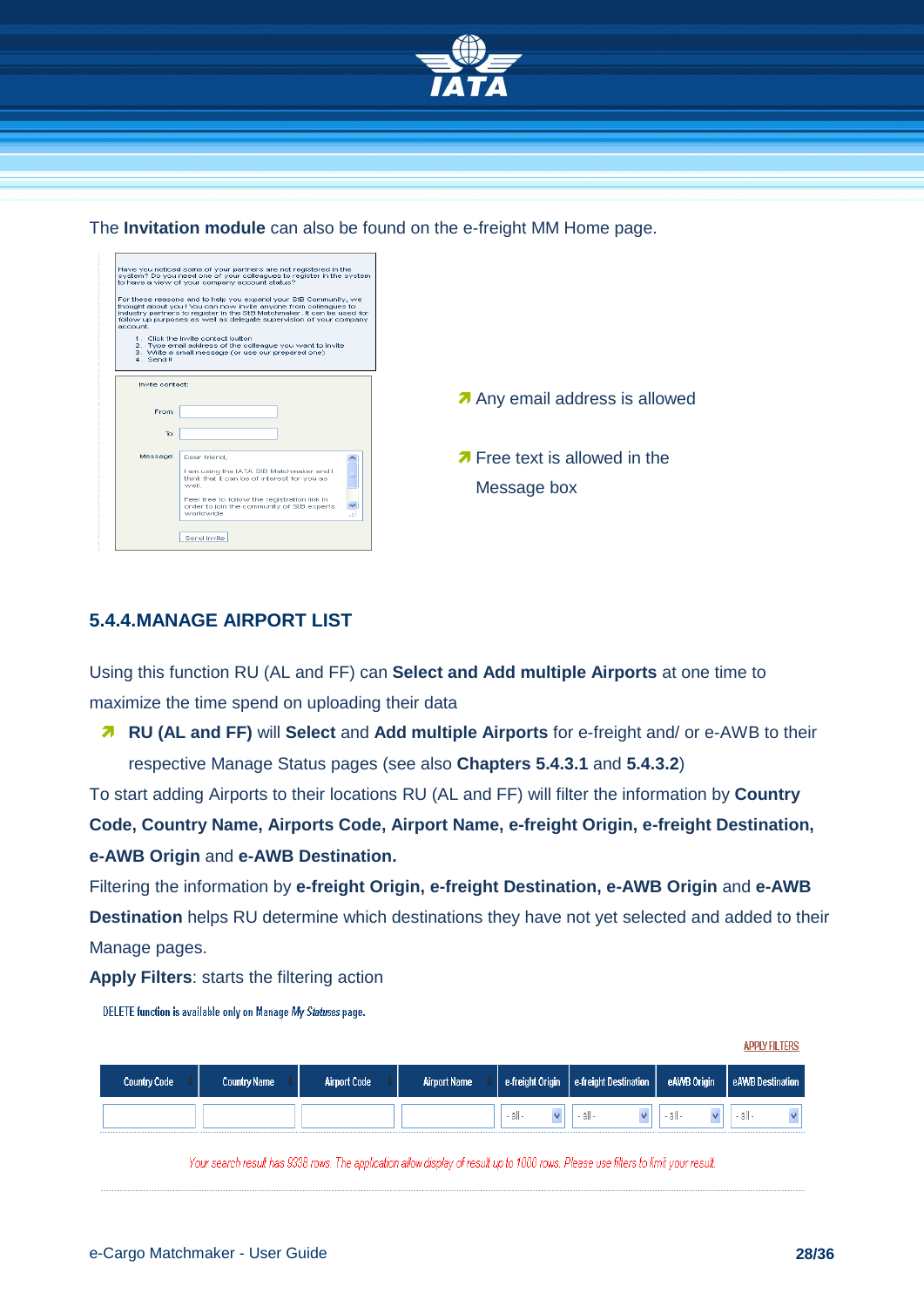

In the *example* below the filtering has been made by **Country Name** and Germany has been selected. The result shows all Airports in Germany and RU (AL and FF) have to tick the boxes in columns: **e-freight Origin, e-freight Destination, e-AWB Origin** and **e-AWB Destination** to indicate weather they are open for e-freight and/ or e-AWB in the respective Airports.

| Home » Manage Airport List |                                                               |                     |                     |                             |                                 |                             |                                         |  |
|----------------------------|---------------------------------------------------------------|---------------------|---------------------|-----------------------------|---------------------------------|-----------------------------|-----------------------------------------|--|
|                            | DELETE function is available only on Manage My Statuses page. |                     |                     |                             |                                 |                             |                                         |  |
|                            |                                                               |                     |                     |                             |                                 |                             | <b>CLEAR SEARCH FILTERS</b>             |  |
| <b>Country Code</b>        | <b>Country Name</b>                                           | <b>Airport Code</b> | <b>Airport Name</b> | e-freight<br>Origin         | e-freight<br><b>Destination</b> | eAWB<br>Origin              | eAWB<br><b>Destination</b>              |  |
|                            | germany                                                       |                     |                     | $\checkmark$<br>$-$ all $-$ | $\checkmark$<br>$-$ all $-$     | $\checkmark$<br>$-$ all $-$ | $-$ all $-$                             |  |
| DE                         | Germany                                                       | AAH                 | Aachen/Merzbruck    | V                           | г                               | M                           | ⊻                                       |  |
| DE                         | Germany                                                       | AGB                 | Muehlhausen         | M                           | $\boxed{\vee}$                  | $\boxed{\vee}$              |                                         |  |
| DE                         | Germany                                                       | AGE                 | Wangerooge          |                             | $\boxed{\vee}$                  | $\overline{\vee}$           | Airport successfully added to the list! |  |
| DE                         | Germany                                                       | AOC                 | Nobitz              |                             | П                               | □                           |                                         |  |
|                            |                                                               |                     |                     |                             |                                 |                             |                                         |  |

Upon selection of the respective boxes/ columns a message will be prompted: *Airport successfull*y *added to the list*. This means that the selected Airports have been automatically added (as Origin and/or Destination) to the **Manage My e-freight Status** or **Manage My e-AWB Status** pages and are ready for further updates (please revisit **Chapters [5.4.3.1](#page-20-1)** respectively **5.4.3.2**).

**Clear Search Filters**: returns to the main page ready for new filters.

**Delete** function is only available on **Manage My e-freight Status** or **Manage My e-AWB Status** pages.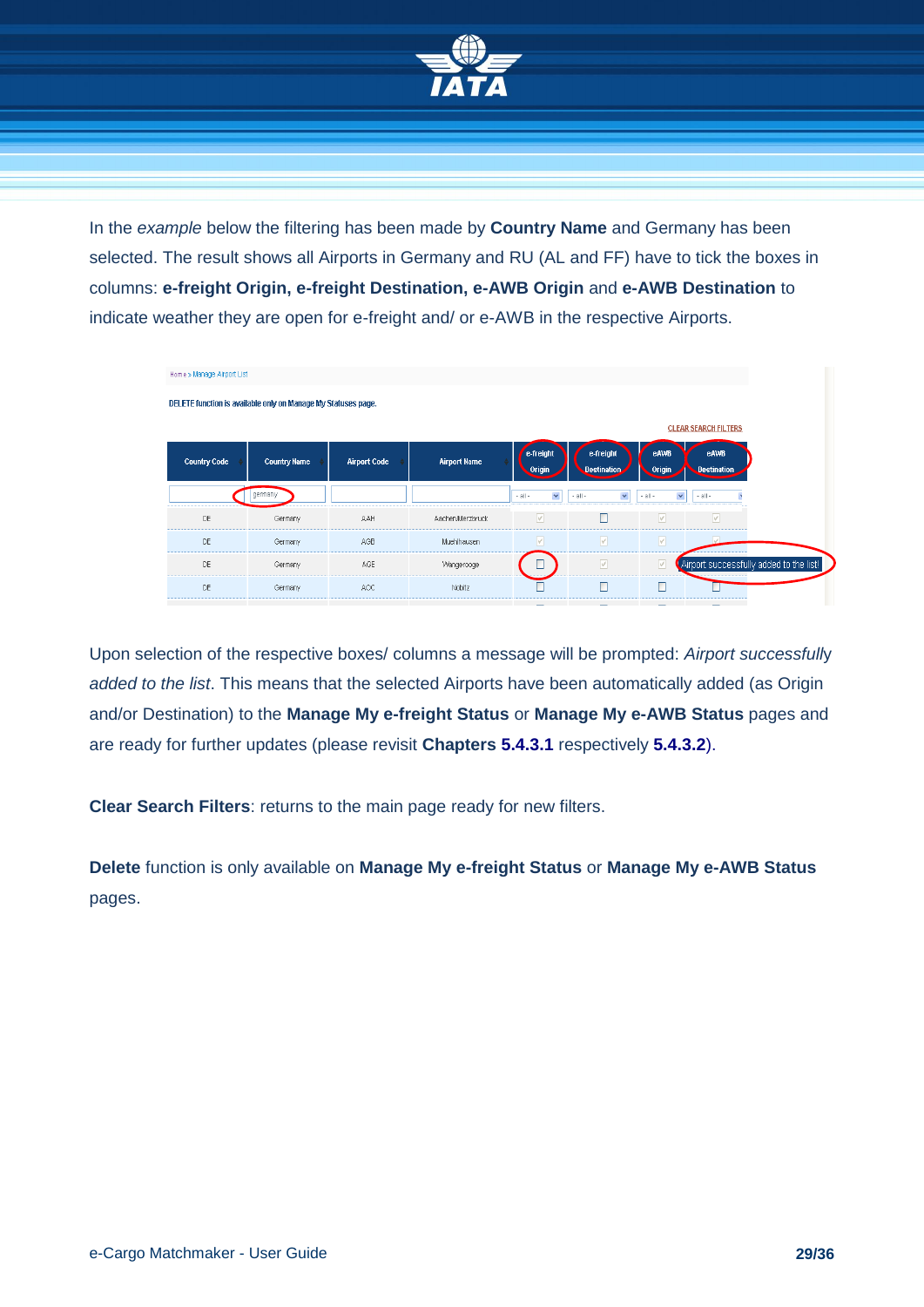

# <span id="page-29-0"></span>**6. GROUND HANDLING AGENT Users (GHA)**

#### <span id="page-29-1"></span>**6.1.IATA MATCHMAKER HOME PAGE**

You are now able to access the Home page of the Matchmaker which is the first step required before accessing the e-Cargo Matchmaker Home page.

The next steps are to select your Account

| <b>The StB Matchmaker</b>                                                                                                                                                                                                                                                                                                                                    | Sevected Project: e-freight                                                                                                                                                                                                                                                          |
|--------------------------------------------------------------------------------------------------------------------------------------------------------------------------------------------------------------------------------------------------------------------------------------------------------------------------------------------------------------|--------------------------------------------------------------------------------------------------------------------------------------------------------------------------------------------------------------------------------------------------------------------------------------|
| Manage My Statuses<br>Manage Airport Lists<br>Home<br>Reports                                                                                                                                                                                                                                                                                                | Sign Out $\Rightarrow$<br>Help?<br><b>Profile</b><br><b>FAQ</b><br>Account                                                                                                                                                                                                           |
| User: AIR YMQ-DEV: Account: AA - American Airlines Inc.<br>$\checkmark$                                                                                                                                                                                                                                                                                      | [ accounts list ] NEW                                                                                                                                                                                                                                                                |
|                                                                                                                                                                                                                                                                                                                                                              |                                                                                                                                                                                                                                                                                      |
| The Matchmaker facilitates StB project implementation by connecting the various industry stakeholders.<br>Industry stakeholders can send implementation date requests to each other and agree on an<br>implementation date in the Matchmaker. The information available in the Matchmaker enables industry<br>stakeholders to finalise their roll out plans. | Have you noticed some of your partners are not registered in<br>the system? Do you need one of your colleagues to register<br>in the system to have a view of your company account<br>status?                                                                                        |
| To start managing your StB Projects, click on your account below. After selecting your account, please<br>select the project you're managing (from the top right corner). For each StB project that you manage,<br>you can raise a request with one of your partners to schedule the StB project implementation.                                             | For these reasons and to help you expand your StB Community, we<br>thought about you ! You can now invite anyone from colleagues to<br>industry partners to register in the StB Matchmaker, it can be used for<br>follow up purposes as well as delegate supervision of your company |
| For help, check the help sections or contact the StB MM Administrator                                                                                                                                                                                                                                                                                        | account.                                                                                                                                                                                                                                                                             |
| Select your account:<br><b>Account</b>                                                                                                                                                                                                                                                                                                                       | 1. Click the Invite contact button.<br>2. Type email address of the colleague you want to invite<br>3. Write a small message (or use our prepared one).<br>4. Send II                                                                                                                |
|                                                                                                                                                                                                                                                                                                                                                              | Invite contact:                                                                                                                                                                                                                                                                      |

#### <span id="page-29-2"></span>**6.2.ACCESS MY ACCOUNT**

Please select your GHA Account from the Account field your business profile.

| <b>Account</b>                                |                                                                          |
|-----------------------------------------------|--------------------------------------------------------------------------|
| $\cdots$<br><b>Ground Handling Agent:</b><br> | <b>Ground Handling Agent:</b><br>Please select the GHA you<br>represent. |
|                                               |                                                                          |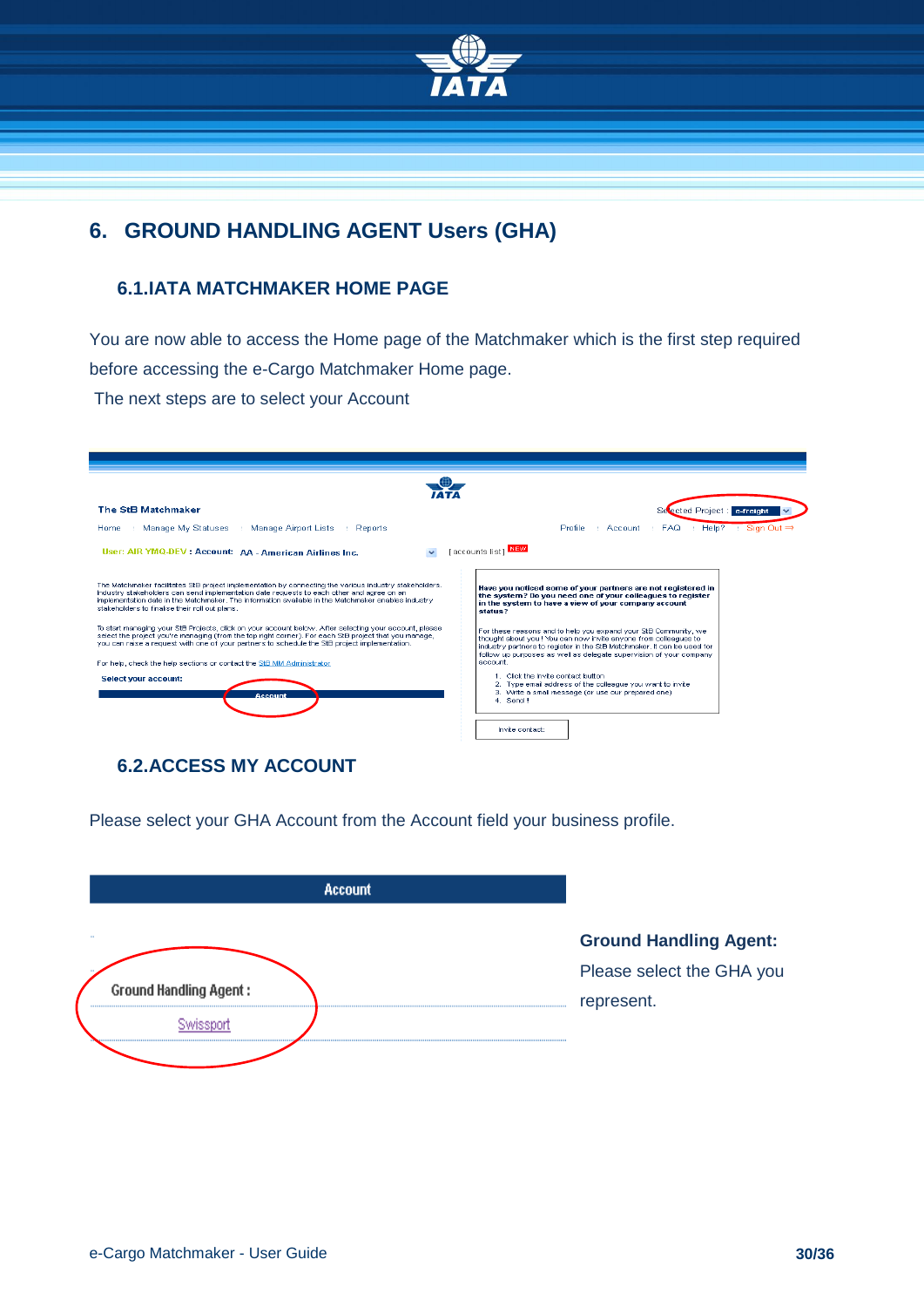

#### <span id="page-30-0"></span>**6.3.E-CARGO MATCHMAKER HOME PAGE**

Welcome to the e-Cargo Matchmaker Home page!

Please follow the next guiding steps to help you update and navigate through your web tool.

| The StB Matchmaker                                         | Selected Project : e-freight                                                                                                                                                                                                                                                                                                                                                                                                                                                                                                                                                                                                                                                              |
|------------------------------------------------------------|-------------------------------------------------------------------------------------------------------------------------------------------------------------------------------------------------------------------------------------------------------------------------------------------------------------------------------------------------------------------------------------------------------------------------------------------------------------------------------------------------------------------------------------------------------------------------------------------------------------------------------------------------------------------------------------------|
| Manage My Statuses Manage Airport Lists<br>Reports<br>Home | Profile<br><b>FAQ</b><br>Help?<br>Sign Out $\Rightarrow$<br>Accour                                                                                                                                                                                                                                                                                                                                                                                                                                                                                                                                                                                                                        |
| User: AIR YMQ-DEV : Account: Swissport                     | [accounts list] NEW                                                                                                                                                                                                                                                                                                                                                                                                                                                                                                                                                                                                                                                                       |
| Welcome to the e-freight Matchmaker!                       | Have you noticed some of your partners are not registered in the<br>system? Do you need one of your colleagues to register in the system<br>to have a view of your company account status?<br>For these reasons and to help you expand your StB Community, we<br>thought about you ! You can now invite anyone from colleagues to<br>industry partners to register in the StB Matchmaker. It can be used for<br>follow up purposes as well as delegate supervision of your company<br>account.<br>1. Click the Invite contact button.<br>2. Type email address of the colleague you want to invite<br>3. Write a small message (or use our prepared one)<br>4. Send II<br>Invite contact: |

- **PROFILE:** edit my User profile (see Chapter [6.3.1\)](#page-31-0)
- **ACCOUNT:** edit my Company profile (see Chapter [6.3.2\)](#page-31-1)
- **MANAGE MY STATUSES:** e-freight (see Chapter [6.3.3\)](#page-33-0)
- **MANAGE AIRPORT LISTS:** add multiple Airports function (see Chapter [6.3.4\)](#page-35-0)
- **REPORTS:** find out who is doing e-freight and where (see Chapter 4.4)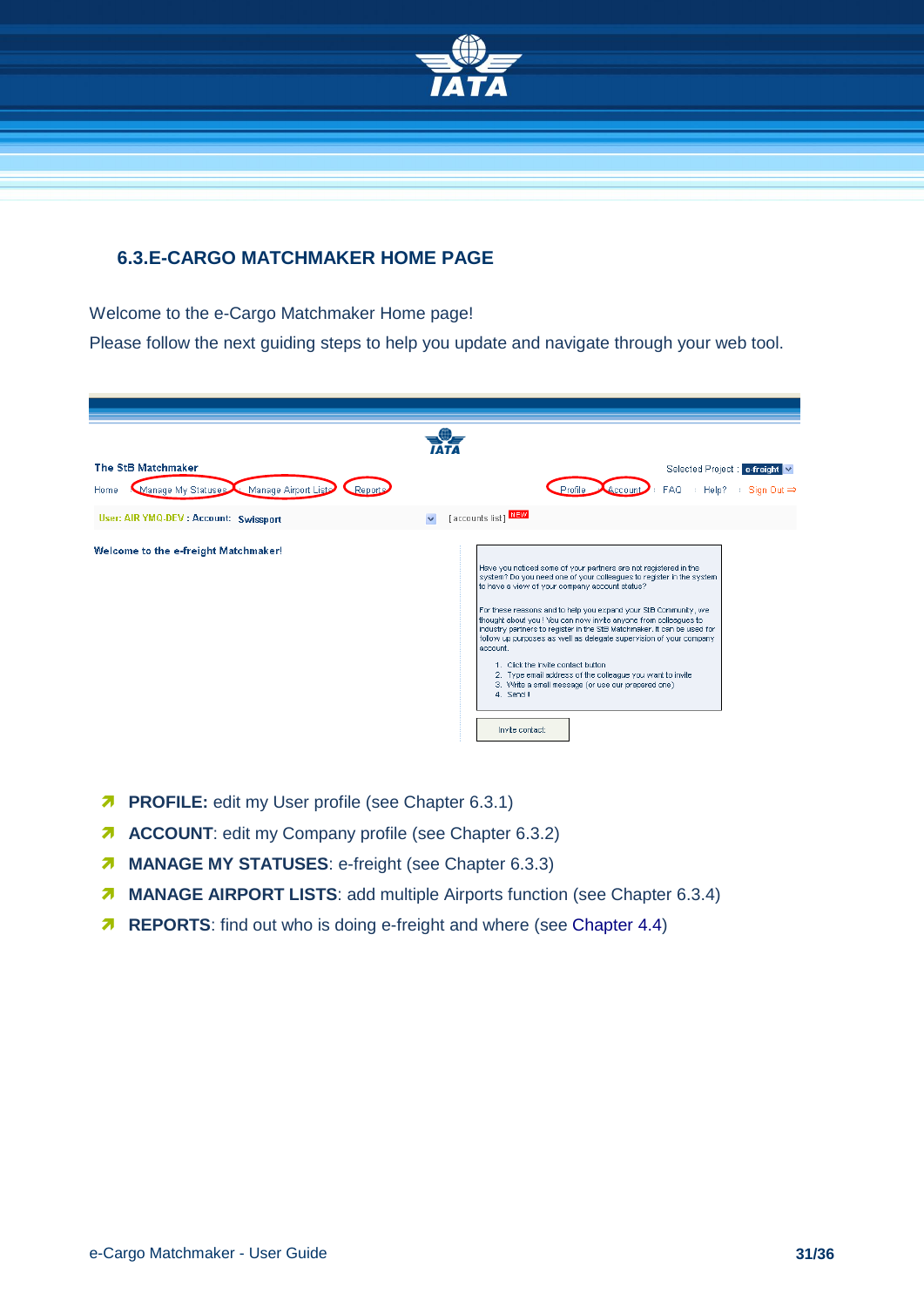

#### <span id="page-31-0"></span>**6.3.1.PROFILE**

#### **6.3.1.1. Edit Profile & Change Password**

| Account Select » Home » Profile - Edit Profile |                           |
|------------------------------------------------|---------------------------|
| Edit Profile    Change Password                |                           |
| Edit your personal profile                     |                           |
| Salutation:                                    | Mr. $\blacktriangledown$  |
| First Name <sup>*</sup> : AR                   |                           |
| Last Name <sup>*</sup> : YMQ-DEV               |                           |
| Job Title <sup>*</sup> :                       |                           |
| Ernail Address <sup>*</sup> :                  |                           |
|                                                |                           |
|                                                | Country *: Please Select- |
| City <sup>*</sup> :                            |                           |
| Zip Code $\stackrel{\star}{\cdot}$ :           |                           |
| Street Address <sup>*</sup> :                  |                           |
| State:                                         |                           |
| Phone number *:                                |                           |
| Mobile:                                        |                           |
| cancel<br>save                                 |                           |

- **A** Edit Profile: Fill-in the fields marked with \* as they are mandatory. Once completed do not forget to **Save** your changes.
- **7 Change your password:** your new password will be effective at your next log-in.

#### <span id="page-31-1"></span>**6.3.2.ACCOUNT**

On this page you will edit your GHA User Account. The page is structured on 2 levels:

| General                              |                             |
|--------------------------------------|-----------------------------|
|                                      | <b>Name: Swissport</b>      |
| Street:                              |                             |
| City $\pi$ :                         |                             |
| Zip:                                 |                             |
| State:                               |                             |
| Country:                             | -Please select the country- |
| Telephone $\overline{\phantom{a}}$ : |                             |
| Fax:                                 |                             |
|                                      |                             |

**A** General: location and contact fields to be filled-in. Please note all fields marked **\*** are mandatory.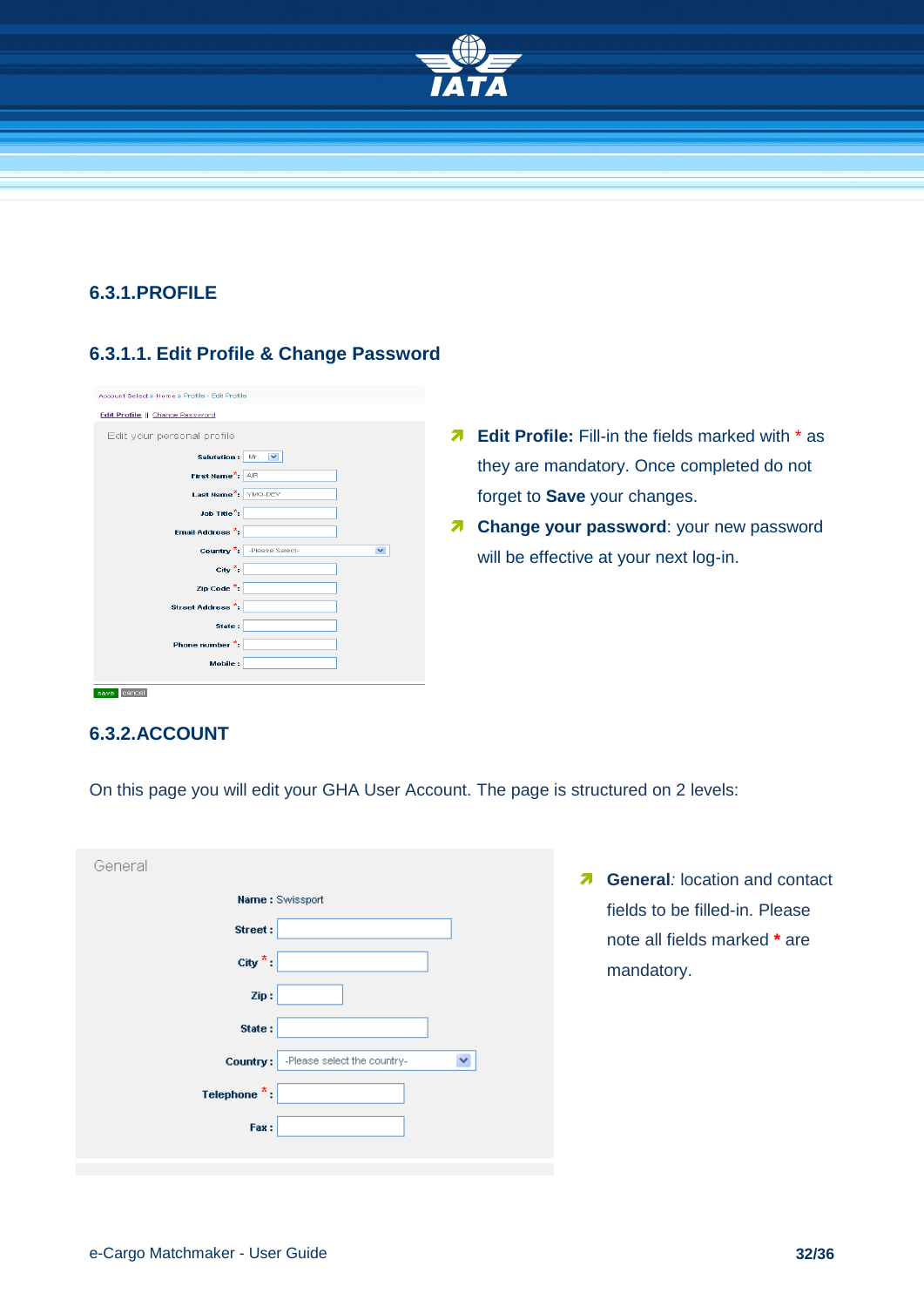

#### **A** Are my IT systems enabled for the following documents?

You can update the your status on e-freight core and optional documents + e-AWB If any of the Documents groups does not apply to your business pleas chose N/A (not applicable).

| Are my IT systems e-freight enabled for the following documents? |                             |                                           |                             |  |
|------------------------------------------------------------------|-----------------------------|-------------------------------------------|-----------------------------|--|
| Mandatory Trade Documents:                                       |                             | Optional Documents:                       |                             |  |
| Invoice:                                                         | $\checkmark$<br>Yes         | Certificate of origin (COO): No           | $\checkmark$                |  |
| Packing list:                                                    | $\blacktriangledown$<br>Yes | <b>Shipper declaration for Dangerous</b>  | $\checkmark$<br>N/A         |  |
| Mandatory Transport Documents:                                   |                             | Goods (SDDG):                             |                             |  |
| Air Waybill:                                                     | $\blacktriangledown$<br>Yes | Shipper's Letter of Instruction (SLI): No | $\blacktriangledown$        |  |
| <b>House Waybill:</b>                                            | $\checkmark$<br>Yes         | Transfer manifest: N/A                    | $\checkmark$                |  |
| <b>Flight Manifest:</b>                                          | $\checkmark$<br>Yes         | <b>Security Declaration:</b>              | $\blacktriangledown$<br>Yes |  |
| <b>House Manifest:</b>                                           | $\blacktriangledown$<br>Yes | <b>CITES Certificate:</b>                 | $\checkmark$<br>N/A         |  |
| Mandatory Customs Documents:                                     |                             | <b>Transit Declaration:</b>               | $\checkmark$<br>N/A         |  |
| <b>Export Goods Declaration:</b>                                 | $\checkmark$<br>Yes         | Freight Booked List (FBL): No             | $\checkmark$                |  |
| <b>Export Cargo Declaration:</b>                                 | M<br>Yes                    |                                           |                             |  |
| <b>Export Release:</b>                                           | $\blacktriangledown$<br>Yes |                                           |                             |  |
| <b>Import Goods Declaration:</b>                                 | $\checkmark$<br>Yes         |                                           |                             |  |
| <b>Import Cargo Declaration:</b>                                 | ×<br>Yes                    |                                           |                             |  |
|                                                                  |                             |                                           |                             |  |
| <b>Import Release:</b>                                           | $\checkmark$<br>Yes         |                                           |                             |  |
| eAWB (electronic Air Waybill)                                    |                             |                                           |                             |  |
| electronic Air waybill (eAWB): No                                | $\blacktriangledown$        |                                           |                             |  |
| Save Cancel                                                      |                             |                                           |                             |  |

Please do not forget to **Save** changes after each update.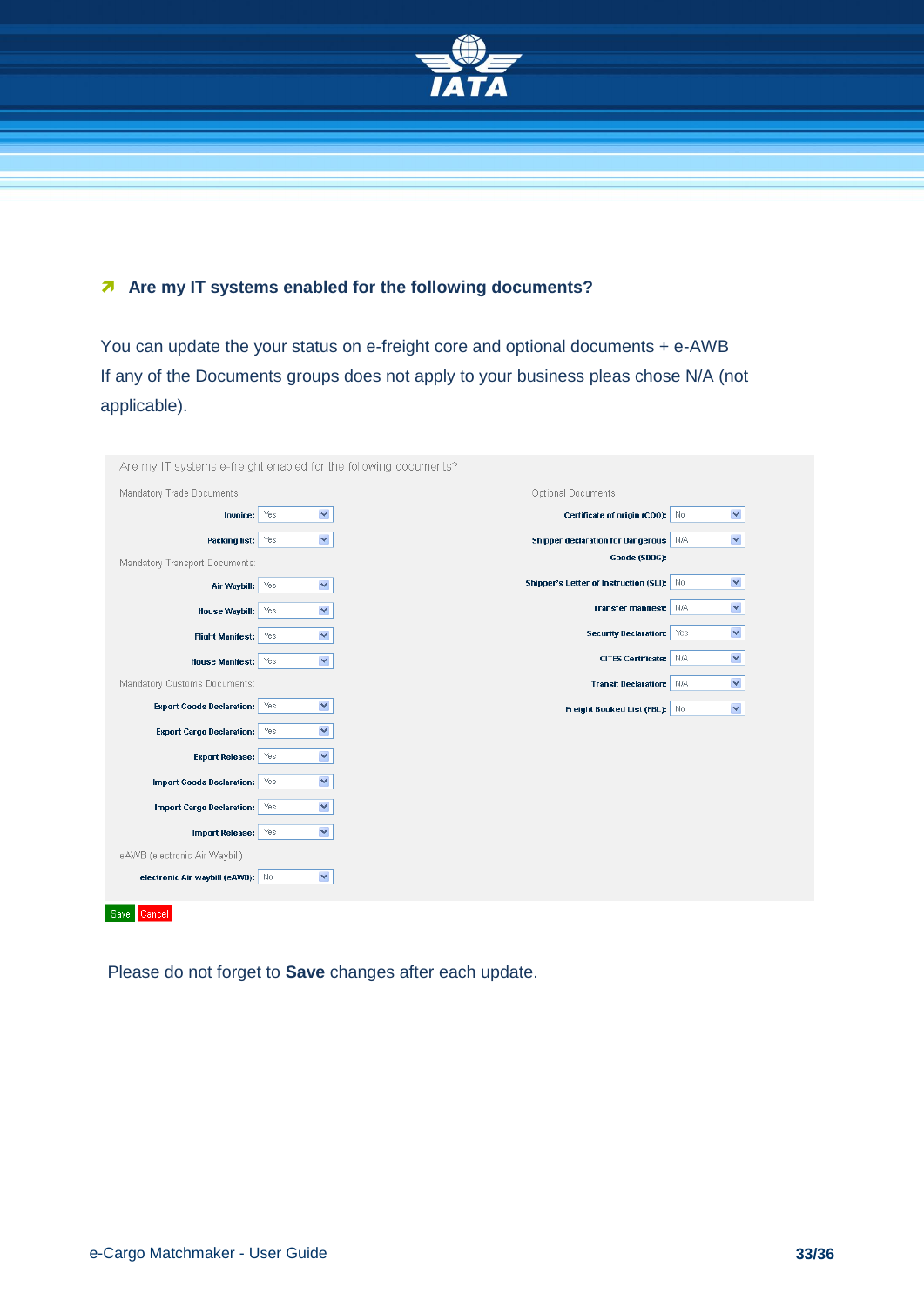

#### <span id="page-33-0"></span>**6.3.3.MANAGE MY STATUSES**

GHA Users can update and maintain their e-freight data:

|                                                             | <i><b>IATA</b></i>   |                                                           |
|-------------------------------------------------------------|----------------------|-----------------------------------------------------------|
| The StB Matchmaker                                          |                      | Selected Project : e-freight                              |
| Manage My Statuses   Manage Airport Lists   Reports<br>Home |                      | Account : FAQ : Help? : Sign Out $\Rightarrow$<br>Profile |
| User: AIR YMQ-DEV : Account: Swissport                      | [ accounts list] NEW |                                                           |
| Home » Manage My Statuses                                   |                      |                                                           |
| Manage My e-freight Status                                  |                      |                                                           |

#### <span id="page-33-1"></span>**6.3.3.1. MANAGE MY E-FREIGHT STATUS**



RU (AL and FF) will update their status and plans on e-freight per Airport.

**Step1: Selecting and Adding Data**

**Select Airports** (one by one) and **Add** them to their list for further updates. The same Airport can be selected just one time from the drop down list.

To Select and Add **Multiple Airports** please see [Chapter 4.4.4](#page-35-0)

#### **Step 2: Updating Data**

Once Airports selected and added the table will be automatically populated and ready to be updated. The information in each line must be updated by the RU individually whilst the color will be amended centrally by IATA.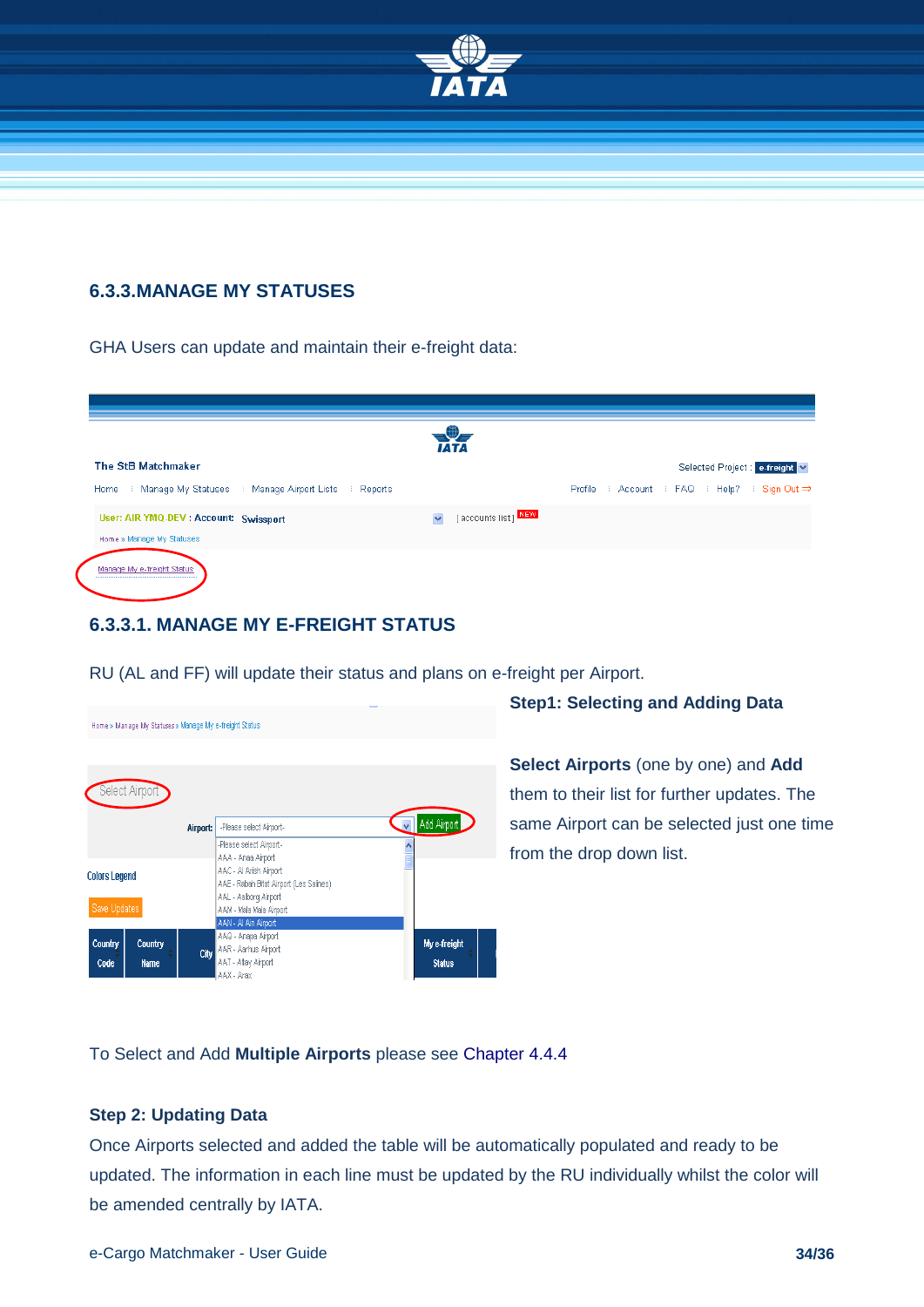

**Colors Legend** is available for information.

| <b>Colors Legend</b> |                        |                                                                                                                       |                        |                                                                                |                                                                                                       |                                    |                             |                 |                                             |               |
|----------------------|------------------------|-----------------------------------------------------------------------------------------------------------------------|------------------------|--------------------------------------------------------------------------------|-------------------------------------------------------------------------------------------------------|------------------------------------|-----------------------------|-----------------|---------------------------------------------|---------------|
| Airports Colors      |                        |                                                                                                                       |                        |                                                                                |                                                                                                       |                                    |                             |                 |                                             |               |
| Color                |                        |                                                                                                                       |                        | <b>Definition</b>                                                              |                                                                                                       |                                    |                             |                 |                                             |               |
| Green                |                        |                                                                                                                       |                        |                                                                                | This airport is e-freight capable for all core documents in scope and performed at least one shipment |                                    |                             |                 |                                             |               |
| Orange               |                        |                                                                                                                       |                        | This airport has already started or is ready to start e-freight implementation |                                                                                                       |                                    |                             |                 |                                             |               |
| Blue                 |                        |                                                                                                                       |                        | This airport forecasts an e-freight implementation by end of 2011              |                                                                                                       |                                    |                             |                 |                                             |               |
| Yellow               |                        | This airport is live for domestic e-freight only<br>No color This airport will not implement e-freight by end of 2011 |                        |                                                                                |                                                                                                       |                                    |                             |                 |                                             |               |
| Hide legend          |                        |                                                                                                                       |                        |                                                                                |                                                                                                       |                                    |                             |                 |                                             |               |
|                      |                        |                                                                                                                       |                        |                                                                                |                                                                                                       |                                    |                             |                 |                                             |               |
| Save Updates         |                        |                                                                                                                       |                        |                                                                                |                                                                                                       |                                    |                             |                 | <b>APPLY FILTERS   CLEAR SEARCH FILTERS</b> |               |
|                      |                        |                                                                                                                       |                        |                                                                                |                                                                                                       |                                    |                             |                 |                                             |               |
| Country<br>Code      | Country<br><b>Name</b> | City                                                                                                                  | <b>Airport</b><br>Code | <b>Airport Name</b>                                                            | <b>Represented Airlines</b>                                                                           | My e-freight Statu                 | <b>Forecast</b>             | Last<br>updated | <b>Comment</b>                              |               |
| ES.                  | $-$ all $ \vee$        |                                                                                                                       |                        |                                                                                |                                                                                                       | $\checkmark$<br>$-$ all $-$        | $\checkmark$<br>$-$ all $-$ |                 |                                             |               |
| ES.                  | Spain                  | <b>Barcelona</b>                                                                                                      | <b>BCN</b>             | <b>Barcelona</b>                                                               | Add airline                                                                                           | $\checkmark$<br>Live               | N/A<br>$\checkmark$         | N/A             | Please type the comment                     | <b>Delete</b> |
| ES.                  | Spain                  | Ciudad Real                                                                                                           | CJI                    | Ciudad Real                                                                    | Add airline                                                                                           | -Please select-<br>-Please select- | -Please select-<br>$\sim$   | N/A             | Please type the comment<br>-11              | Delete        |
|                      |                        |                                                                                                                       |                        |                                                                                | $(DD - dba$<br>Luftfahrtgesellschaft<br>mbH Delete                                                    | Live<br>Not live<br>Plan to        |                             |                 |                                             |               |
| ES.                  | Spain                  | Madrid                                                                                                                | MAD.                   | Madrid<br><b>Barajas</b>                                                       | (EF) - Far Eastern Air<br>Transport Corp.<br>Delete                                                   | Plan to<br>$\checkmark$            | $Q4 - 2011$<br>$\checkmark$ | N/A             | test                                        | Delete        |
|                      |                        |                                                                                                                       |                        |                                                                                | (GJ) - Eurofly S.p.A.<br>Delete                                                                       |                                    |                             |                 |                                             |               |
|                      |                        |                                                                                                                       |                        |                                                                                | Add airline                                                                                           |                                    |                             |                 |                                             |               |

To update your data select your current status form the drop down menu available:

- **Represented Airlines**: GHA Users can add the AL they represent per Airport using the **Add Airline** function. Once activated, **Add Multiple Airlines** (using CTRL+SELECT combination) is possible from the drop down list displayed. This function is optional and Users may chose to leave it blank. However this practice is not recommended by the business.
- **My e-freight Status**: select from the drop down menu (Live, Plan to, Not live) based on your current e-freight Status
- **Forecast**: for the Live and Not live statuses this column will be disabled. To show Plan to please select whichever suitable from the available drop down menu.
- **A** Last Updated: shows the date and time of the last update.
- **Z** Comments: free text to be inserted if needed

**Delete**: On this page each line can be deleted individually.

Columns can be **filtered and sorted** according to Users needs.

**Apply Filters**: starts the filtering action

**Clear Search Filters**: returns to the main page ready for new filters

Please **Save** your changes after each update.